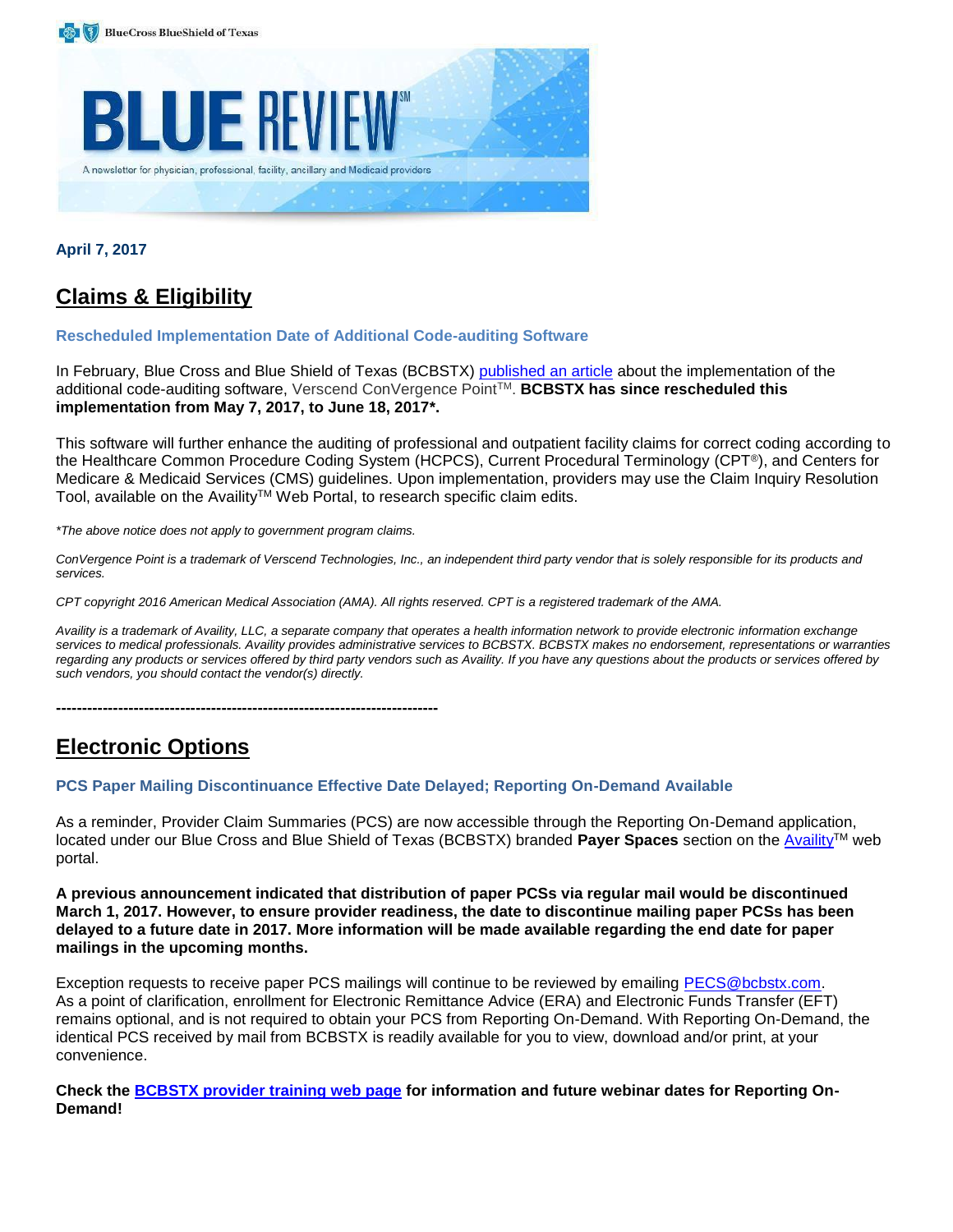**Not yet registered with Availity?** Simply go to [availity.com](https://www.availity.com/), select "Register" and complete the online registration process today at no additional cost. For more information on Availity registration or to request additional training, contact our Provider Education Consultants at [PECS@bcbstx.com.](http://www.pages02.net/hcscnosuppression/blue_review_march_2017/LPT.url?kn=983055&vs=MWM1NDk4YTktNDQzNy00ZDJjLWFlZGQtMGZmN2RhY2FmNWYyOzsS1)

*Availity is a trademark of Availity, LLC, a separate company that operates a health information network to provide electronic information exchange services to medical professionals. Availity provides administrative services to BCBSTX. BCBSTX makes no endorsement, representations or warranties regarding any products or services offered by third party vendors such as Availity. If you have any questions about the products or services offered by such vendors, you should contact the vendor(s) directly.*

**--------------------------------------------------------------------------**

### **Standards & Requirements**

**Reminder: Medicare Outpatient Observation Notice Requirement** *Applies to: Blue Cross Medicare Advantage HMOSM and Blue Cross Medicare Advantage PPOSM*

Effective March 1, 2017, the Notice of Observation Treatment and Implication for Care Eligibility Act (NOTICE Act) requires hospitals and critical access hospitals (CAH) to provide notification to individuals receiving observation services as outpatients for more than 24 hours.

Hospitals and CAHs are required to give the CMS-developed standardized notice – the **Medicare Outpatient Observation Notice (MOON)** – to a Medicare beneficiary or enrollee who has been receiving observation services as an outpatient for more than 24 hours. The notice must be provided no longer than 36 hours after observation services are initiated. To obtain a copy, visit the CMS [website](https://www.cms.gov/Medicare/Medicare-General-Information/BNI/index.html) and then scroll down for copies of the CMS MOON instructions and forms in both English and Spanish.

The MOON will inform nearly one million beneficiaries annually of the reason the individual is an outpatient receiving observation services and the implications of observation services on cost sharing.

An oral explanation of the MOON must be provided, ideally in conjunction with the delivery of the notice. A signature must be obtained from the individual (or an individual qualified to act on their behalf) to acknowledge the receipt and understanding of the notice (or in cases of refusal of signature by such individual, signature by the staff member of the hospital or CAH providing the notice).

Thank you for your continued participation. If you have any questions or if you need additional information, please contact your BCBSTX Network Management [Representative.](https://www.bcbstx.com/provider/contact_us.html#localnetwork)

**--------------------------------------------------------------------------**

### **Notices & Announcements**

**CMS Requires Insurers to Conduct ACA Risk Adjustment Audit**

This year, the Centers for Medicare & Medicaid Services (CMS) will conduct another Initial Validation Audit (IVA) to validate the data used when assessing the payment transfers for the Affordable Care Act's (ACA) Risk Adjustment (RA) program.

The provider's role is essential to the success of the IVA. Therefore, if any of your patients are selected to be included in the IVA, Blue Cross and Blue Shield of Texas (BCBSTX) is asking for your cooperation in fulfilling the requirements of the IVA.

The IVA is expected to begin in June, and BCBSTX will be working with Tactical Management Incorporated (TMI) to retrieve requested medical records that we have to submit to our IVA auditor. Our IVA auditor requires medical records in order to validate the sampled member's risk score calculation, which is based on the diagnosis codes submitted on a member's claims, as well as through supplemental diagnosis submissions based on medical record review.

As BCBSTX providers, you may be asked to provide medical records directly to TMI in order to validate all of the diagnosis codes used in the ACA RA risk score calculation. **It is of utmost importance that you respond to these requests in a timely manner.**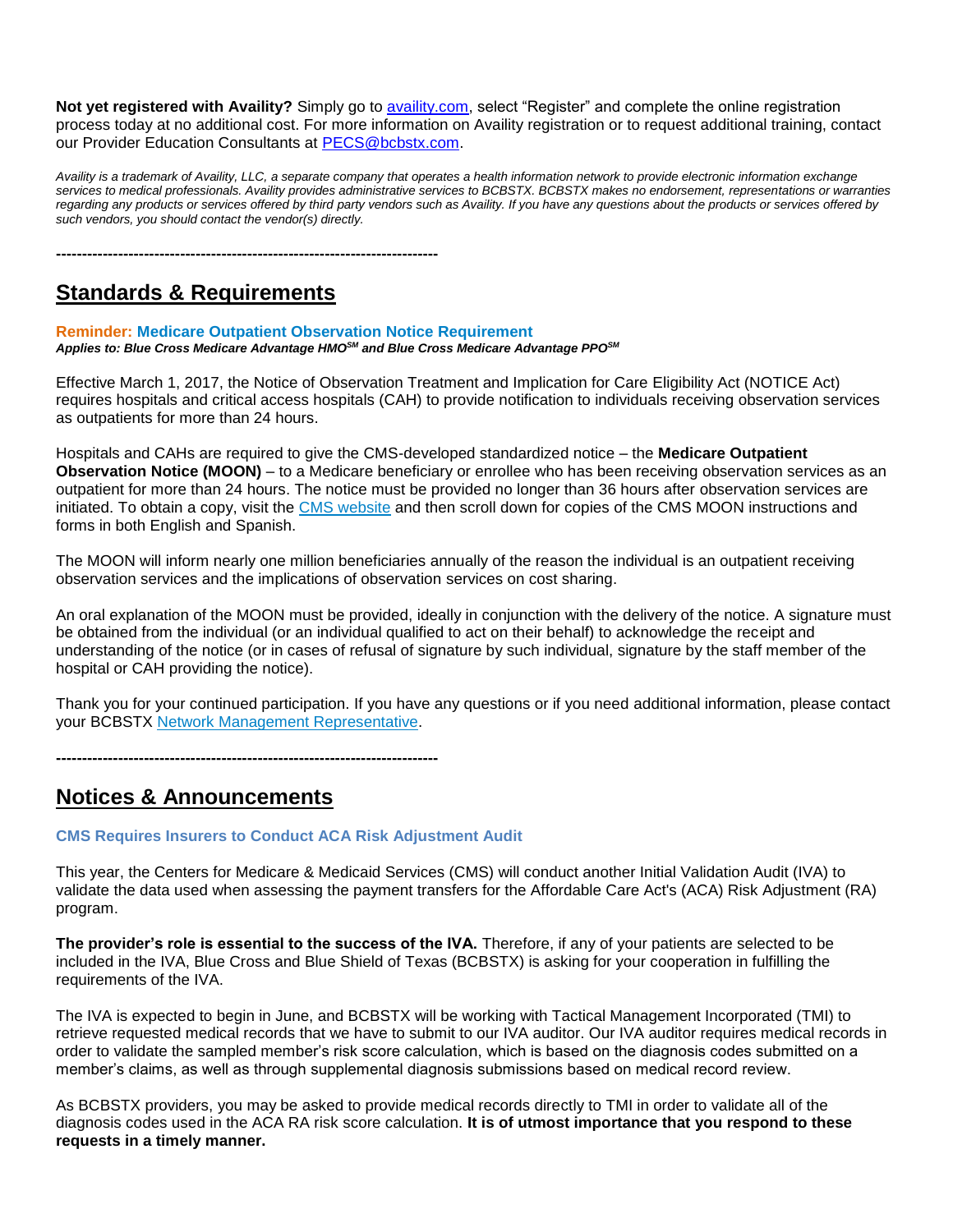The IVA will be performed on a sample of members enrolled in ACA-compliant individual and small group plans, both on and off the Exchange. Our IVA auditor will validate medical claims of the sampled members from the previous calendar year. For example, this IVA will be conducted in 2017, but will review claims with dates of service in 2016. Please be aware some of these claims may have been paid in 2017 and are likely to be included in the IVA sample.

We understand that this is a very busy time; however, in an effort to comply with CMS' requirements, we appreciate your full support and cooperation as you receive requests from TMI and deliver the requested medical record(s) in a timely manner.

If you have any questions, please contact your [Network Management Representative.](https://www.bcbstx.com/provider/contact_us.html)

**--------------------------------------------------------------------------**

## **Notices & Announcements**

#### **New BCBSTX Client in Blue EssentialsSM Network: Employees Retirement System of Texas**

We are excited to announce that Blue Cross and Blue Shield of Texas (BCBSTX) was awarded the six-year contract for the Employees Retirement System of Texas (ERS) account, effective Sept. 1, 2017. ERS participants covered under HealthSelectSM of Texas and Consumer Directed HealthSelectSM benefit plans will access care through the **Blue Essentials** provider network in all 254 counties in Texas.

**If you are currently a participating** provider in the **Blue Essentials** (formerly HMO Blue Texas<sup>SM</sup>) provider network, no action is required on your part.

**If you would like to be contracted** for the **Blue Essentials** provider network, please visit our [Blue Essentials Network](https://www.bcbstx.com/provider/network/blue_essentials_participation.html)  [Participation](https://www.bcbstx.com/provider/network/blue_essentials_participation.html) page or contact your [Network Management Representative](https://www.bcbstx.com/provider/contact_us.html#localnetwork) for more information.

Continue to watch for additional information regarding ERS in future editions of this newsletter and on our [website.](http://www.pages02.net/hcscnosuppression/blue_review_march_2017/LPT.url?kn=983045&vs=MWM1NDk4YTktNDQzNy00ZDJjLWFlZGQtMGZmN2RhY2FmNWYyOzsS1)

**--------------------------------------------------------------------------**

### **In Every Issue – April 2017**

The following is information that Blue Cross and Blue Shield of Texas (BCBSTX) is required to provide in all published correspondence with physicians, professional providers, and facilityand ancillary providers. For the latest updates, visit the News and [Updates](http://www.bcbstx.com/provider/news/index.html) area of the BCBSTX provider website.

#### **Topics:**

- Authorizations and Referrals
- Benefits and Eligibility
- Claims
- ClinicalResources
- ElectronicOptions
- Pharmacy
- ProviderGeneralInformation
- Rights and Responsibility

**------------------------------------------------------------------------------------------------------------**

### **Authorizations and Referrals**

**Contact eviCore to Pre-certify Outpatient Molecular and Genomic Testing, and Outpatient Radiation Therapy for Blue Advantage HMOSM and Blue Advantage PlusSM Members**

Blue Cross and Blue Shield of Texas (BCBSTX) has contracted with eviCore healthcare (eviCore), an independent specialty medical benefits management company, to provide Utilization Management services for new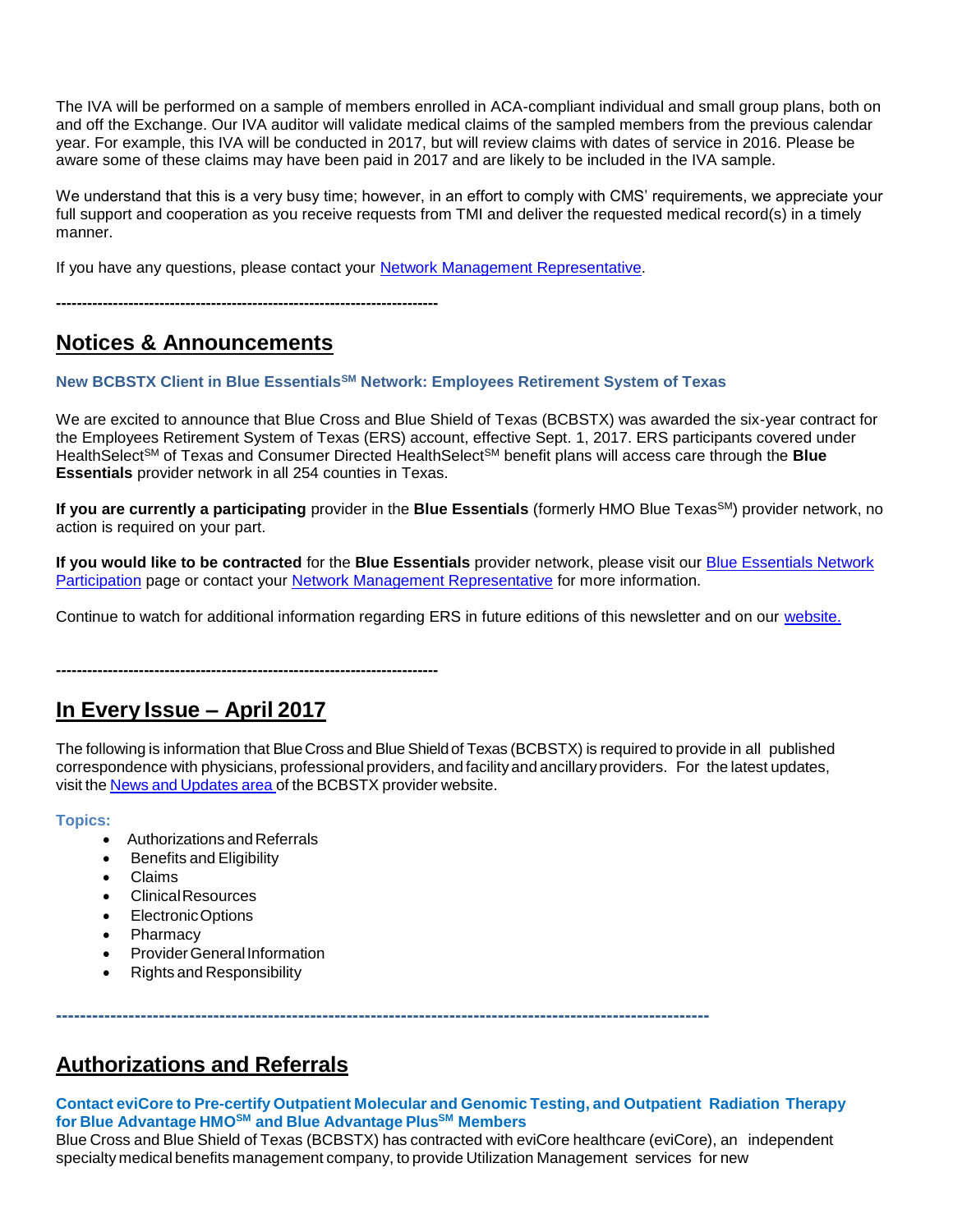preauthorization requirements that are outlined below.

Providers should contact **eviCore** to request preauthorization for **Blue Advantage HMOSM** and **Blue Advantage PlusSM HMO** members for services rendered on and after **Oct. 3, 2016**, for:

- Outpatient molecular and genomic testing
- Outpatient radiation therapy

eviCore preauthorization's for outpatient molecular and genomic testing and outpatient radiation therapy can be obtained using one of the following methods:

- The eviCore [Healthcare](http://www.evicore.com/) Web Portal is available 24/7. After a one-time registration, you are able to initiate a case, check status, review guidelines, view authorizations/eligibility and more. The Web Portal is the quickest, most efficient way to obtain information.
- Providers can call toll-free at **855-252-1117** between 7 a.m. to 7 p.m. (CT) Monday through Friday.
- More specific program-related information can be found on the eviCore [implementation](https://www.carecorenational.com/page/bcbs-implementations.aspx) site.
- Refer to the eviCore [implementation](https://www.carecorenational.com/page/bcbs-implementations.aspx) site and select the BCBSTX health plan for provider training orientation presentations.

The **Blue Advantage HMO** and **Blue Advantage Plus HMO Preauthorization/Referral Requirements** list has been updated to include the **services listed above that require preauthorization through eviCore, for dates of service beginning Oct. 3, 2016**. The preauthorization list is located under [Clinical](https://www.bcbstx.com/provider/clinical/index.html) [Resources](https://www.bcbstx.com/provider/clinical/index.html) on the [BCBSTX](http://www.bcbstx.com/provider/) provider website. Services performed without authorization may be denied for payment, and you may not seek reimbursement from members.

For all other services that require a referral and/or preauthorization, as noted on the Preauthorization/Referral Requirements list, you will continue to use iExchange®. iExchange is accessible to physicians, professional providers and facilities contracted with BCBSTX. For more information or to set up a new iExchange account, please visit Getting Started with [iExchange.](http://www.bcbstx.com/provider/tools/iexchange.html)

Refer to eviCore [Preauthorization](http://www.bcbstx.com/provider/clinical/evicore.html) Program for more information. You may also contact your Network [Management](http://www.bcbstx.com/provider/contact_us.html) [Consultant](http://www.bcbstx.com/provider/contact_us.html) formore information.

**------------------------------------------------------------------------------------------------------------**

#### **iExchange® Accepts Electronic Medical Record Attachments**

Providers can submit electronic medical records attachments when necessaryin support of benefit preauthorization requests to iExchange, the Blue Cross and Blue Shield of Texas (BCBSTX) online tool that supports online benefit preauthorization requests for inpatient admissions, medical, behavioral health and clinical pharmacyservices.

Electronic medical record documentation may also be submitted via iExchange for predetermination of benefit requests. iExchange offers providers and facilities a secure, online alternative to faxing their patients' protected health information. Visit [iExchange](http://www.bcbstx.com/provider/tools/iexchange_index.html) on BCBSTX's provider website for additional information.

As a reminder, it is important to check eligibilityand benefits prior to rendering services. This step will help you determine if benefit preauthorization is required for a particular member. For additional information, such as definitions and links to helpful resources, refer to the [Eligibility](http://www.bcbstx.com/provider/claims/eligibility_and_benefits.html) and Benefits secti[on](http://www.bcbstx.com/provider) on BCBSTX's provider website.

Please note that verification of eligibility and benefits, and/or the fact that a service or treatment has been preauthorized or predetermined for benefits is not a guarantee of payment. Benefits will be determined once a claim is received and will be based upon, among other things, the member's eligibility and the terms of the member's certificate of coverage applicable on the date services were rendered. If you have guestions, contact the number on *the member's ID card.*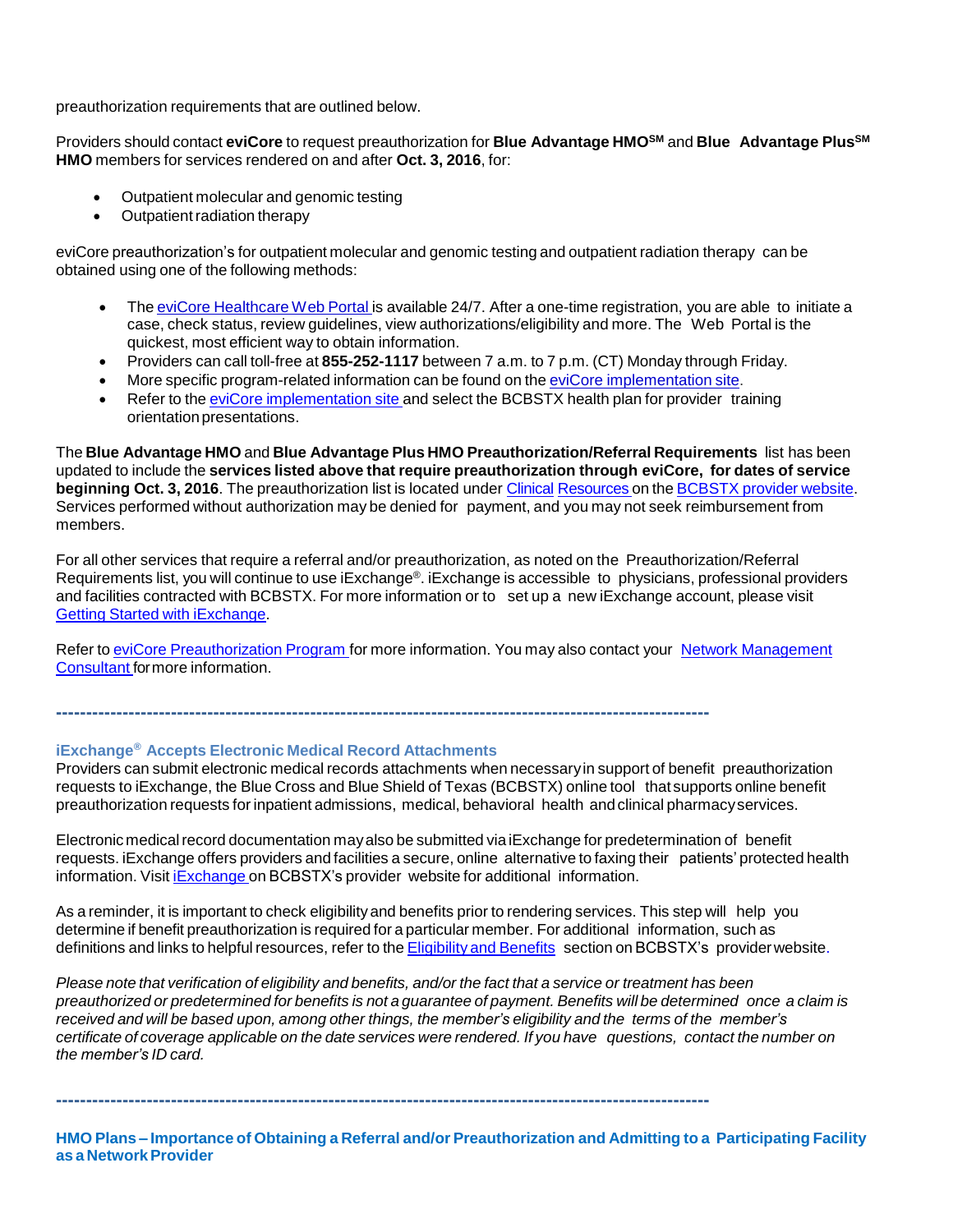**Blue EssentialsSM** (formerly known as HMO Blue TexasSM), **Blue Advantage HMOSM** and **Blue PremierSM** members require a referral from their Primary Care Physician/Provider (PCP) before receiving services from a specialty care physician or professional provider (except for OBGYNs). The referral must be initiated by the member's PCP, and must be made to a participating physician or professional provider in the same provider network.

If an in-network physician, professional provider, ambulatory surgerycenter, hospital or other facility is not available in the member's applicable provider network, **preauthorization is required** for services byan out-of-network physician, professional provider, ambulatorysurgerycenter, hospital or other facility, through iExchange or call the preauthorization number 1-855-462-1785.

### **Reminders:**

- The **Blue Essentials, Blue Advantage HMO and Blue Premier** physician, professional provider, facility or ancillary provider is required to admit the patient to a participating facility, exceptinemergencies.
- **Additional services may also require preauthorization**. Acomplete list of services that require preauthorization for **Blue Essentials** and **Blue Advantage HMO,** and for **Blue Premier** and **Blue Premier AccessSM**, is available on the BCBSTX Provider website under [Clinical Resources](https://www.bcbstx.com/provider/clinical/index.html) "**Preauthorization/Notification/Referral RequirementsLists.**"

**Blue Advantage PlusSM HMO Point of Service (POS)** is a benefit plan that allows those members to use out-ofnetwork providers. However, it is essential that those members understand the financial impact of receiving services from anout-of-network physician, professional provider, ambulatory surgerycenter, hospital or other facility. Prior to referring a Blue Advantage Plus enrollee to an out of network provider for non-emergencyservices, please refer to Section D Referral Notification Program, of the Blue Essentials (formerly known as **HMO Blue Texas), Blue Advantage HMO** and **Blue Premier Provider Manual** for more detail including when to utilize the [Out-of-Network](https://www.bcbstx.com/provider/pdf/out-of-network-care-enrollee-notification-form.pdf) Enrollee [Notification](https://www.bcbstx.com/provider/pdf/out-of-network-care-enrollee-notification-form.pdf) Forms for [Regulated](http://www.bcbstx.com/provider/pdf/out-of-network-care-enrollee-notification-form.pdf) [Business](http://www.bcbstx.com/provider/pdf/out-of-network-care-enrollee-notification-form.pdf) and [Non-Regulated](http://www.bcbstx.com/provider/pdf/out-of-network-care-enrollee-notification-form-nr.pdf) Business. In addition, see article below titled: **EnrolleeNotification Form RequiredforOut-of-Network CareforBlueChoice PPO**SM **and Blue AdvantageHMO**SM **(forBlue AdvantagePlus)**.

**------------------------------------------------------------------------------------------------------------**

### **EnrolleeNotificationFormRequiredforOut-of-NetworkCareforBlueChoice PPO**SM **and Blue AdvantageHMO**SM **(forBlue AdvantagePlus)**

Prior to referring a **Blue Choice PPO** or **Blue Advantage HMO** (for **Blue Advantage Plus** point-of- service benefit plan) member to an out-of-network provider for non-emergency services – if such services are also available through an in-network provider – the referring participating network provider must complete the appropriate **Out-of-Network Care – Enrollee Notification form** below.

- [Out-of-Network](http://www.bcbstx.com/provider/pdf/out-of-network-care-enrollee-notification-form.pdf) Care Enrollee Notification Form for Regulated Business (Use this form if "TDI" is on the member's ID card.)
- [Out-of-Network](http://www.bcbstx.com/provider/pdf/out-of-network-care-enrollee-notification-form-nr.pdf) Care Enrollee Notification Form for Non-Regulated Business (Use this form if "TDI" is **not** on the member's ID card.)

The referring network physicianmust provide a copyof the completed form to the enrollee and retain a copyin the enrollee's medical record files.

Itis essentialthat**Blue Choice PPO** and **Blue Advantage Plus** enrollees fullyunderstand the financial impactof an out-of-network referral toaphysician, professional provider, hospital, ambulatorysurgery center or other facilitythat does not participate in their Blue Cross and Blue Shield of Texas provider network. Blue Choice PPO and Blue Advantage Plus enrollees have out-of-network benefits and may choose to use out-of-network providers, however theywillbe responsible for an increasedcost-share undertheirout-of-network benefits.

For additional information, refer to the Provider [Manual's](http://www.bcbstx.com/provider/gri/index.html) section D **Referral Notification Program** on the [bcbstx.com/provider](http://www.bcbstx.com/provider/index.html) website.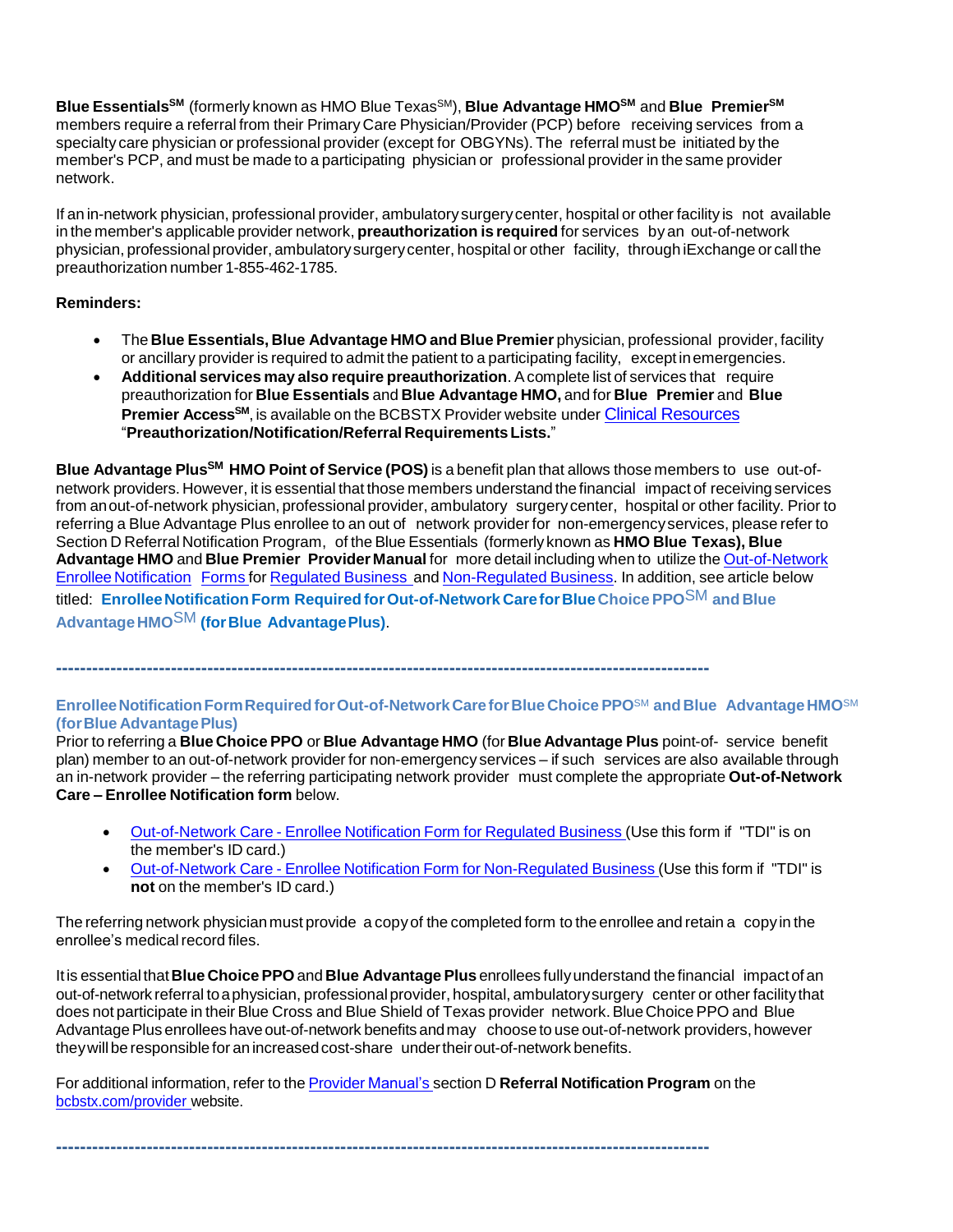#### **AIM RQI Reminder**

Physicians, professional providers and facility and ancillary providers must contact AIM Specialty Health (AIM) first to obtain a Radiology Quality Initiative (RQI) for Blue Choice PPO<sup>SM</sup> subscribers when ordering or scheduling the following outpatient, non-emergency diagnostic imaging services when performed in a physician's, professional provider's or facility or ancillary provider's office, a professional provider's office, the outpatient department of a hospital or a freestanding imaging center:

- CT/CTA
- MRI/MRA
- SPECT/nuclearcardiologystudy
- PET scan

To obtain a Blue Choice PPO RQI, log into AIM's provider portal at [aimspecialtyhealth.com,](http://www.aimspecialtyhealth.com/) and complete the online questionnaire that identifies the reasons for requesting the exam. If criteria are met, you will receive an RQI. If criteria are not met, or if additional information is needed, the case will automatically be transferred for further clinical evaluation and an AIM nurse will follow up with your office. AIM's **Provider**Portal<sup>SM</sup> uses the term "Order" rather than "RQI."

*AIM Specialty Health (AIM) is an operating subsidiary of Anthem, Inc.*

#### **Notes:**

- 1. Facilities cannot obtain a RQI from AIM on behalf of the ordering physician, professional provider, facility or *ancillary provider.*
- 2. *The RQI program does not apply to Medicare enrollees with BlueCrossandBlueShield of Texas(BCBSTX) Medicare supplement coverage. Medicare enrollees with BCBSTX PPO coverage are included in the program.*

**------------------------------------------------------------------------------------------------------------**

#### **ImportanceofObtainingaPreauthorization/Referral**

Apreauthorization/referral is required for certain types of care and services. Although BlueCrossand Blue Shieldof Texas(BCBSTX) participating physicians, professional providers and facility and ancillary providers are required to obtain preauthorizations/referrals, it is also the responsibilityof the member/subscriber to confirm that this action has been taken for services that require a preauthorization/referral.

Preauthorizations/referrals must be obtained for anyservices provided by someone other than the member's primary care physician/provider (PCP)(i.e., specialist, ambulatorysurgery centers, ancillary, etc.). A preauthorization/referral is also needed for an initial stay in a facility and any additional days or services added on.

If a member/subscriber does not obtain a preauthorization/referral for initial facility care or services, or additional days or services added on, the benefit for covered expenses may be reduced.

Apreauthorization/referral does not guarantee payment. All payments are subject to determination of the member/subscriber's eligibility, payment of required deductibles, copayments and coinsurance amounts, eligibility of charges as covered expenses, application of the exclusions and limitations and other provisions of the policy at the time services are rendered.

If a preauthorization/referral request is received from anout-of-network (OON) provider and the member/subscriber does not have an OON benefit, BCBSTX will contact the ordering provider to discuss network options. However, if a member/subscriber has an OON benefit, OON benefits will apply, which could result in a higher cost sharing.

**AreUtilizationManagementDecisionsFinanciallyInfluenced?** Blue Cross and Blue Shield of Texas (BCBSTX) is dedicated to serving our customers through the provision of health care coverage and related benefit services. BCBSTX prohibits decisions based on financial incentives –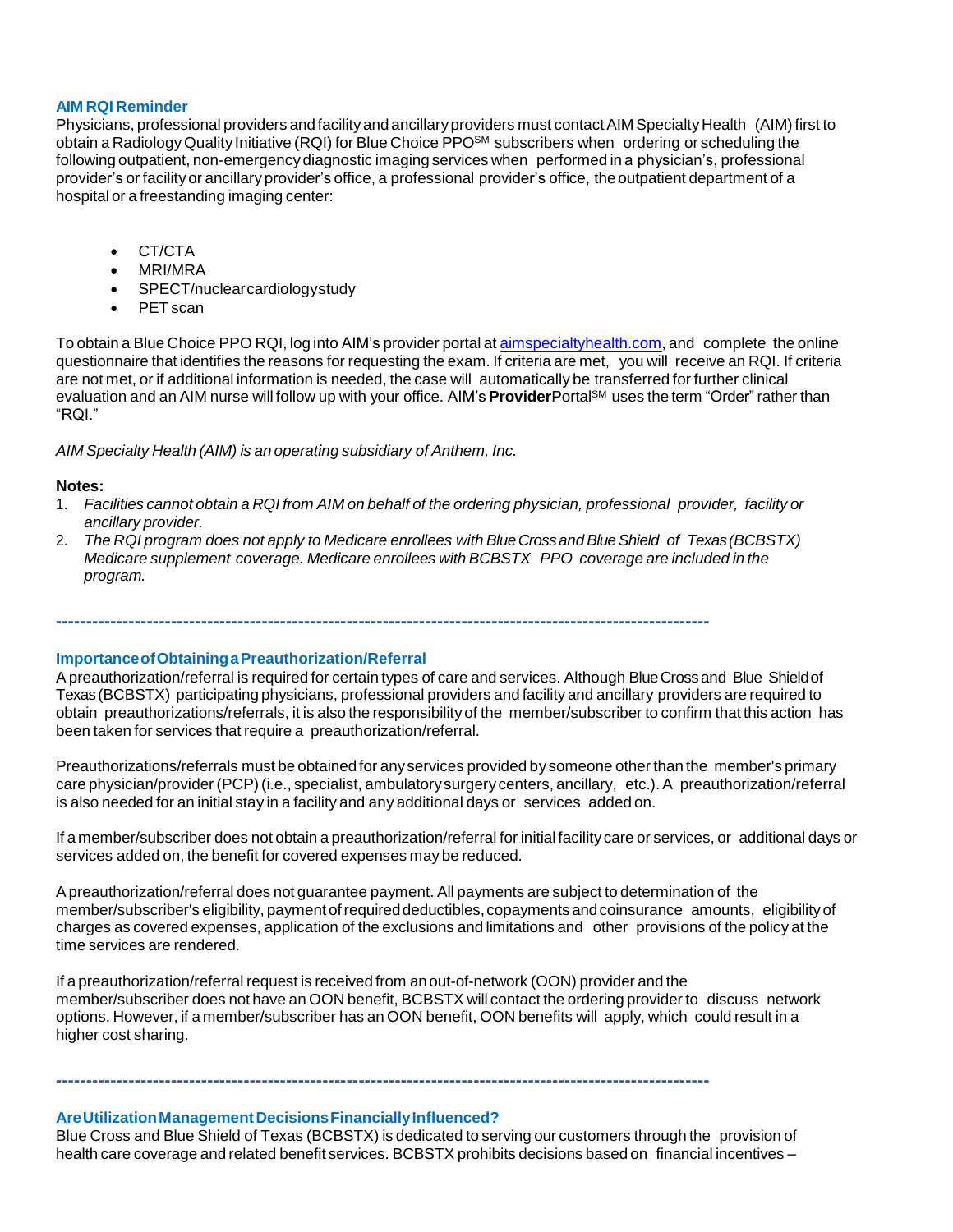utilization management decisions are based on appropriateness of care and service and existence of coverage.

BCBSTX does not specifically reward practitioners or clinicians for issuing denials of coverage, nor is there compensation based on the number or frequency of telephone calls or other contacts that occur with health care providers, members or subscribers. Financial incentives for utilization management decision makers do not encourage decisions that result in underutilization.

**------------------------------------------------------------------------------------------------------------**

# Benefits and Eligibility

#### **BCBS Medicare Advantage PPO Network Sharing**

**What is Blue Cross and Blue Shield (BCBS) Medicare Advantage (MA) PPOSM Network Sharing?** All BCBS MA PPO Plans participate in reciprocal network sharing. This network sharing will allow all BCBS MA PPO members to obtain in-network benefits when traveling or living in the service area of any other BCBS MA PPO Plan as long as the member sees a contracted BCBS MA PPO provider.

#### **What does the BCBS MA PPO network-sharing mean to me?**

If you are a contracted BCBS MA PPO provider with Blue Cross and Blue Shield of Texas (BCBSTX) and you see BCBS MA PPO members from other BCBS Plans, these BCBS MA PPO members will be extended the same contractual access to care and will be reimbursed in accordance with your negotiated rate with your Blue Cross and Blue Shield of Texas contract. These BCBS MA PPO members will receive in-network benefits in accordance with their member contract.

If you are not a contracted BCBS MA PPO provider with BCBSTX and you provide services for any BCBS MA PPO members, you will receive the Medicare allowed amount for covered services. For urgent or emergency care, you will be reimbursed at the member's in-network benefit level. Other services will be reimbursed at the out-of-network benefit level.

#### How do I recognize an out-of-area BCBS MA PPO member from one of these Plans participating in the BCBS **MA PPO network sharing?**

You can recognize a BCBS MA PPO member when their Blue Cross and Blue Shield Member ID card has the following logo:



The *"MA"* in the suitcase indicates a member who is covered under the BCBS MA PPO network sharing program. BCBS MA PPO members have been asked not to show their standard Medicare ID card when receiving services; instead, members should provide their Blue Cross and/or Blue Shield member ID card.

#### **Do I have to provide services to BCBS MA PPO members from these other BCBS Plans?**

If you are a contracted BCBS MA PPO provider with BCBSTX, you should provide the same access to care for BCBS MA members from other BCBS Plans as you do for BCBSTX MA PPO members. You can expect to receive the same contracted rates for such services.

If you are not a BCBS MA PPO contracted provider, you may see BCBS MA PPO members from other BCBS Plans, but you are not required to do so. Should you decide to provide services to BCBS MA PPO members, you will be reimbursed for covered services at the Medicare allowed amount based on where the services were rendered and under the member's out-of-network benefits. For urgent or emergency care, you will be reimbursed at the in-network benefit level.

#### **What if my practice is closed to new local BCBS MA PPO members?**

If your practice is closed to new local BCBS MA PPO members, you do not have to provide care for BCBS MA PPO out-of-area members. The same contractual arrangements apply to these out-of-area network sharing members as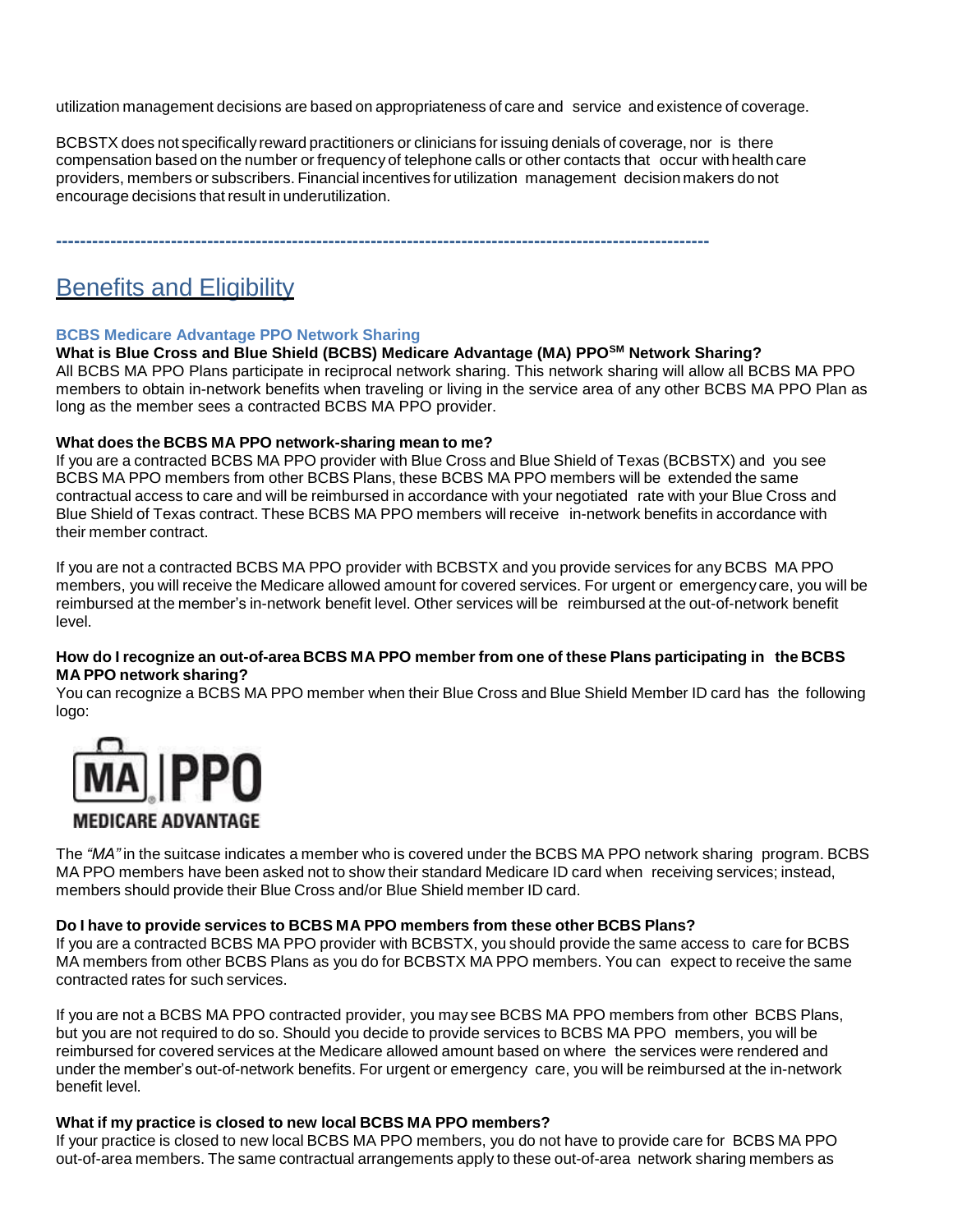your local BCBS MA PPO members.

### **How do I verify benefits and eligibility?**

Call BlueCard® Eligibility at 800-676-BLUE (800-676-2583) and provide the BCBS MA PPO member's alpha prefix located on the member's ID card. You may also submit electronic eligibility requests for BCBS MA PPO members. Follow these three easy steps:

- Log in to the [Availity](https://apps.availity.com/availity/web/public.elegant.login) web portal, the Availity Revenue Cycle [Management](https://www.availity.com/) portal or your preferred vendor
- Enter required data elements
- Submit your request

#### **Where do I submit the claim?**

You should submit the claim to BCBSTX under your current billing practices. Do not bill Medicare directly for any services rendered to a BCBS MA PPO member.

### **What will I be paid for providing services to these out-of-area BCBS MA PPO network sharing members?**

If you are a BCBS MA PPO contracted provider with BCBSTX, benefits will be based on your contracted BCBS MA PPO rate for providing covered services to BCBS MA PPO members from any BCBS MA PPO Plan. Once you submit the BCBS MA PPO claim, BCBSTX will work with the other Plan to determine benefits and send you the payment.

#### What will I be paid for providing services to other BCBS MA out-of-area members not participating in the BCBS **MA PPO Network Sharing?**

When you provide covered services to other BCBS MA PPO out-of-area members not participating in network sharing, benefits will be based on the Medicare allowed amount. Once you submit the BCBS MA PPO claim, BCBSTX will send you the payment. However, these services will be paid under the BCBS MA member's out-of-network benefits unless for urgent or emergency care.

#### **What is the BCBS MA PPO member cost sharing level and co-payments?**

A BCBS MA PPO member cost sharing level and co-payment is based on the BCBS MA PPO member's health plan. You may collect the co-payment amounts from the BCBS MA PPO member at the time of service. To determine the cost sharing and/or co-payment amounts, you should call the Eligibility Line at 800-676-BLUE (800-676-2583).

**May I balance bill the BCBS MA PPO member the difference in my charge and the allowance?** No, you may not balance bill the BCBS MA PPO member for this difference. Members may be balance billed for any deductibles, co-insurance, and/or co-pays.

#### **What if I disagree with the reimbursement amount I received?**

If there is a question concerning the reimbursement amount, contact Blue Cross Medicare Advantage (PPO) Customer Service at 877-774-8592*.*

### **Who do I contact if I have a question about BCBS MA PPO network sharing?**

If you have any questions regarding the BCBS MA PPO program or products, contact Blue Cross Medicare Advantage (PPO) Customer Service at 877-774-8592*.*

**------------------------------------------------------------------------------------------------------------**

# **Claims**

### **Update to After-hours and Weekend Care Codes Payment Policy**

Blue Cross and Blue Shield of Texas (BCBSTX) will be updating its payment policy regarding after-hours and weekend care codes.

After-hours or weekend care is reimbursable, within limitations, for services provided by an individual physician or other health care professional who is required to provide office-based services outside of regular posted office hours to treat a patient's urgent illness or condition.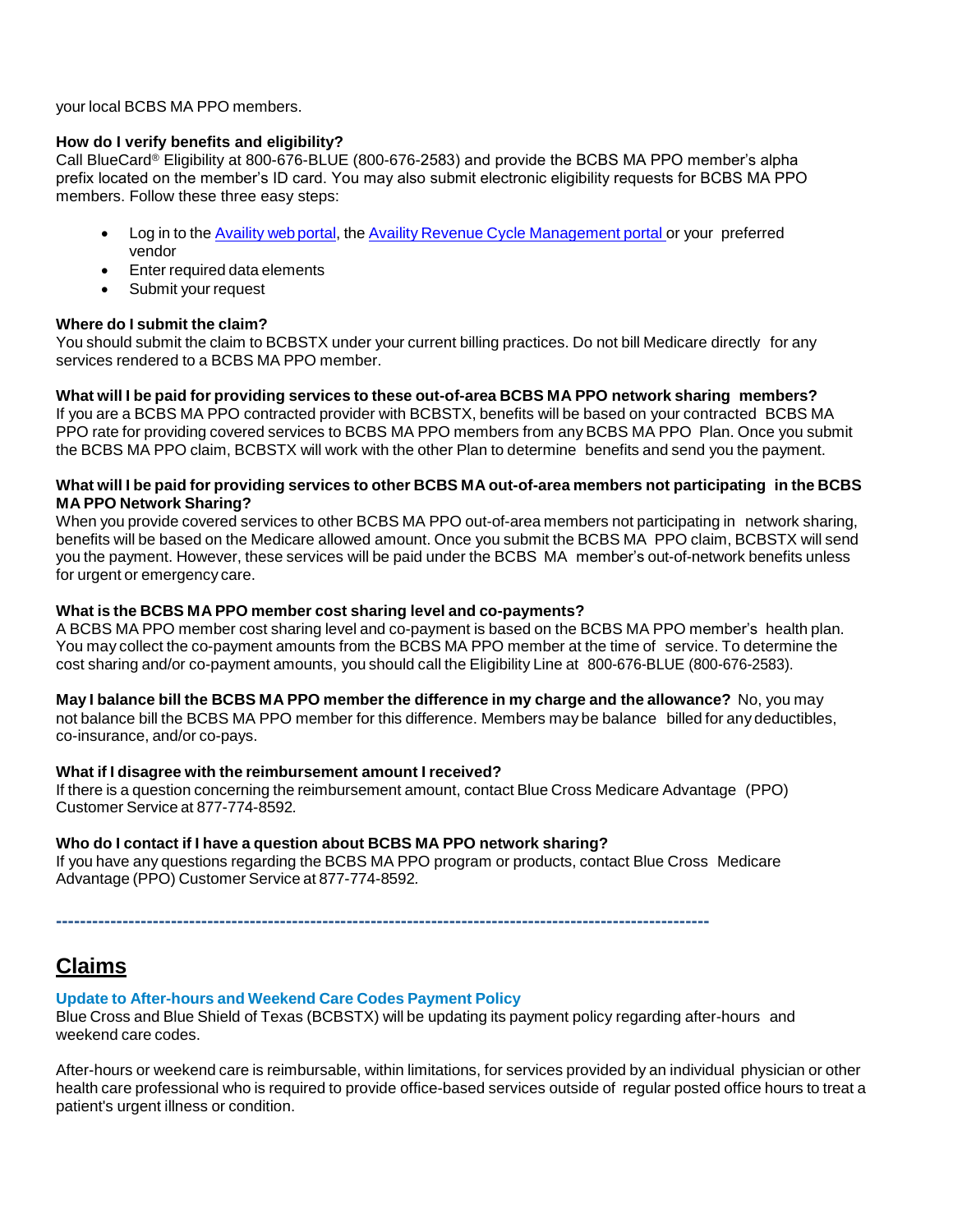Effective Jan. 1, 2017, BCBSTX will no longer reimburse **facility-based or non-office based providers for CPT Codes 99053, 99056 and 99060**. These codes will be considered inclusive of the primary procedure. Please contact your Network Management [Representative](https://www.bcbstx.com/provider/contact_us.html#localnetwork) if you have any questions or if you need additional information.

**------------------------------------------------------------------------------------------------------------**

#### **ClaimsXtenTM QuarterlyUpdates**

New and revised Current Procedural Terminology (CPT®) and HCPCS codes are periodically added to or deleted from the ClaimsXten code auditing tool software by the software vendor on a quarterly basis and are not considered changes to the software version.

Blue Cross and Blue Shield of Texas (BCBSTX) will normally load this additional data to the BCBSTX claim processing system within 60 to 90 days after receipt from the software vendor and will confirm the effective date via the [News](http://www.bcbstx.com/provider/news/index.html) and [Updates](http://www.bcbstx.com/provider/news/index.html) section of the BCBSTX provider website. Advance notification of updates to the ClaimsXten software version (i.e., change from ClaimsXten version 4.1 to 4.4) also will be posted on the BCBSTX provider website.

To help determine how coding combinations on a particular claim may be evaluated during the claim adjudication process, you may continue to utilize Clear Claim Connection™ (C3). C3 is a free, online reference tool that mirrors the logic behind BCBSTX's code-auditing software. Refer to our website at [bcbstx.com/provider](http://www.bcbstx.com/provider/) for additional information on gaining access to C3.

For more details regarding ClaimsXten, including answers to frequently asked questions, refer to the C3 page. Additional information may also be included in upcoming issues of the *Blue Review*.

Checks of eligibility and/or benefit information are not a guarantee of payment. Benefits will be determined once a claim is received and will be based upon, among other things, the member's eligibility and the terms of the member's certificate of coverage applicable on the date services were rendered.

ClaimsXten and Clear Claim Connection are trademarks of McKesson Information Solutions, Inc., an independent third party vendor that is solely responsible for its products and services.

CPT copyright 2015 American Medical Association (AMA). All rights reserved. CPT is a registered trademark of the *AMA.*

#### **FeeScheduleUpdates**

Reimbursement changes and updates for Blue Choice PPO, Blue Essentials (formerly known as HMO Blue Texas) (Independent Provider Network only), Blue Advantage HMO and Blue Premier practitioners will be posted under Standards and Requirements/General Reimbursement Information/Reimbursement Schedules and Related Information / Professional Schedules section on the BlueCrossandBlueShieldof Texas(BCBSTX) provider website at [bcbstx.com/provider.](https://www.bcbstx.com/provider/index.html)

The changes will not become effective until at least 90 days from the posting date. The specific effective date will be noted for each change that is posted. To view this information, visit the General [Reimbursement](http://www.pages02.net/hcscnosuppression/nlt_br_providers_june_2016_b_ok_060116_in_every_issue/LPT.url?kn=900475&amp%3Bamp%3Bvs=YTVjNjZjMzUtOGRhNi00MDUwLWI1MDAtYTg0NTI3M2JkZmUxOzA6ODk5OTgwMToyMjY0ODg5MjYwNzo5NDAwOTQyMjQ6OTQwMDk0MjI0OwS2) Information section on the BCBSTX provider website. The CPT/HCPCS Drug/Injectable codes Fee Schedule will be updated quarterly on March 1, June 1, Sept. 1 and Dec. 1 each year. The NDC Fee Schedule will be updated monthly.

**------------------------------------------------------------------------------------------------------------**

**------------------------------------------------------------------------------------------------------------**

#### **TechnicalandProfessionalComponents**

**Modifiers 26 and TC:** Modifier 26 denotes professional services for lab and radiological services. Modifier TC denotes technical component for lab and radiological services. These modifiers should be used in conjunction with the appropriate lab and radiological procedures only.

**Note:**When a physician or professional provider and facility or ancillary provider performs both the technical and professional service for a lab or radiological procedure, he/she must submit the total service, not each service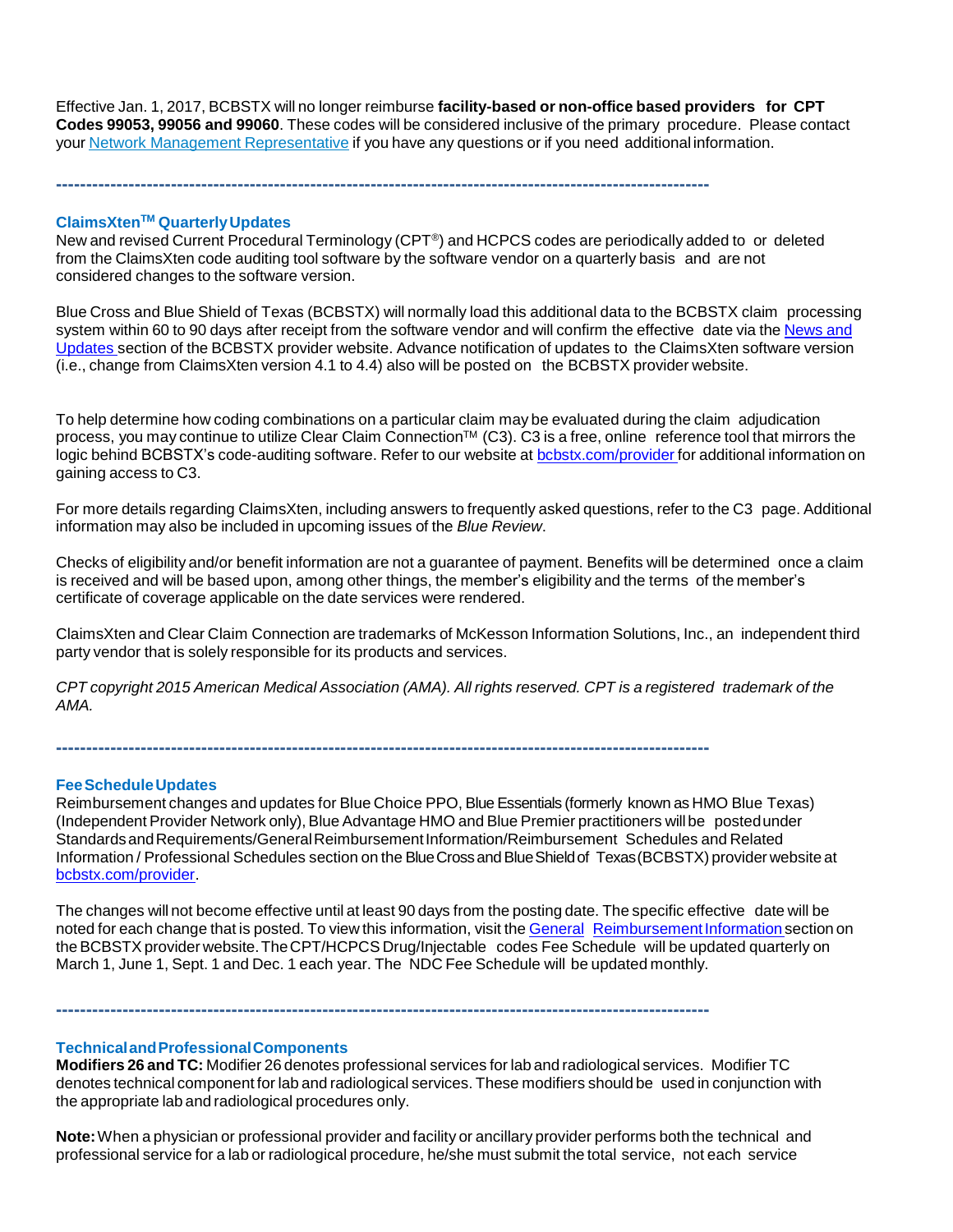individually.

#### **SurgicalProceduresPerformed inthePhysician's Office**

When performing surgical procedures in a non-facilitysetting, the physician and professional provider reimbursement covers the services, equipment and some of the supplies needed to perform the surgical procedure when a member/subscriber receives these services in the physician's or professional provider's office.

**------------------------------------------------------------------------------------------------------------**

Reimbursement will be allowed for some supplies billed in conjunction with a surgical procedure performed in a physician's or professional provider's office. To help determine how coding combinations on a particular claim may be evaluated during the claim adjudication process, you may continue to utilize Clear Claim Connection™ (C3). C3 is a free, online reference tool that mirrors the logic behind Blue Cross and Blue Shield of Texas' (BCBSTX) code-auditing software. Refer to the BCBSTX provider website at [bcbstx.com/provider](https://www.bcbstx.com/provider/tools/clear_claim_connection.html) for additional information on gaining access to [C3.](https://www.bcbstx.com/provider/tools/clear_claim_connection.html)

Please note the physician's and professional provider's reimbursement includes surgical equipment that may be owned or supplied by an outside surgical equipment or Durable Medical Equipment (DME) vendor. Claims from the surgical equipment or DME vendor will be denied based on the fact that the globalphysician's or professional provider's reimbursement includes staff andequipment.

**------------------------------------------------------------------------------------------------------------**

#### **Reminder:Pass-through Billing**

Blue Cross and Blue Shield of Texas (BCBSTX) does not permit pass-through billing. Pass-through billing occurs when the ordering physician, professional provider or facility or ancillary provider requests and bills for a service, but the service is not performed by the ordering physician, professional provider or facility or ancillaryprovider.

The performing physician, professional provider or facility and ancillary provider should bill for these services unless otherwise approved by BCBSTX. BCBSTX does not consider the following scenarios to be pass-through billing:

- The service of the performing physician, professional provider or facility and ancillary provider is performed at the place of service of the ordering provider and is billed by the ordering physician or professionalprovider.
- The service is provided by an employee of a physician, professional provider or facility and ancillary provider (physician assistant, surgical assistant, advanced nurse practitioner, clinical nurse specialist, certified nurse midwife or registered first assistant who is under the direct supervision of the ordering physician or professional provider) and the service is billed by the ordering physician or professional provider.

The following modifiers should be used by the supervising physician when he/she is billing for services rendered by a Physician Assistant (PA), Advanced Practice Nurse (APN) or Certified Registered Nurse First Assistant (CRNFA):

- **AS modifier:** A physician should use this modifier when billing on behalf of a PA, APN or CRNFA for services provided when the aforementioned providers are acting as an assistant during surgery. (Modifier AS is to be used *ONLY* if they assist at surgery.)
- **SA modifier:** A supervising physician should use this modifier when billing on behalf of a PA, APN or CRNFA for **non-surgical** services. (Modifier SA is used when the PA, APN, or CRNFA is assisting with any other procedure that *DOES NOT* include surgery.)

#### **Improvements to the Medical Records Process for BlueCard® Claims**

Blue Cross and Blue Shield of Texas (BCBSTX) is now able to send medical records electronically to all Blue Cross and/or Blue Shield Plans. This method significantly reduces the time it takes to transmit supporting documentation for BlueCard claims and eliminates lost ormisrouted records.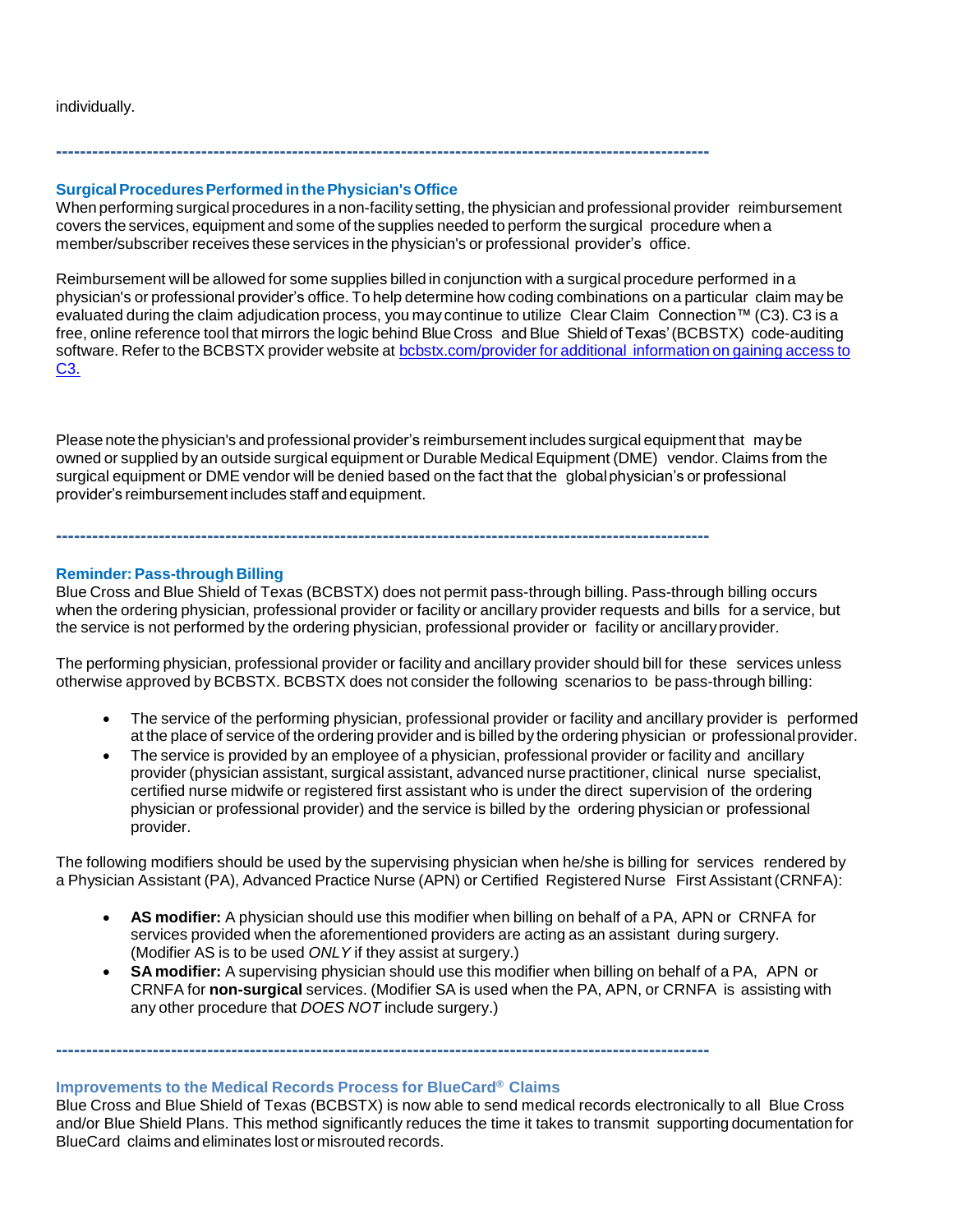As always, we request that you submit your medical records to BCBSTX if needed for claims processing. Requests for medical records from other Blues Plans before rendering services, as part of the preauthorization process, should be submitted directly to the requesting Plan.

#### **ContractedProvidersMustFileClaims**

As a reminder, physicians, facilities, professional providers and ancillary providers must file claims for any covered services rendered to a patient enrolled in a Blue Cross and Blue Shield of Texas (BCBSTX) health plan. You may collect the full amounts of any deductible, coinsurance or copayment due and then file the claim with BCBSTX. Arrangements to offer cash discounts to an enrollee in lieu of filing claims with BCBSTX violate the requirements of your provider contract with BCBSTX.

Notwithstanding the foregoing, a provision of theAmerican Recoveryand Reinvestment Act changed HIPAA to add a requirement that if a patient self pays for a service in full and directs a provider to not file a claim with the patient's insurer, the provider must comply with that directive and may not file the claim in question. In such an event, you must comply with HIPAA and not file the claim to BCBSTX.

**------------------------------------------------------------------------------------------------------------**

**------------------------------------------------------------------------------------------------------------**

#### **BillingforNon-coveredServices**

As a reminder, contracted physicians, professional providers, facilityand ancillaryproviders may collect paymentfrom members/subscribers for copayments, co-insurance anddeductible amounts.The physician, professional provider, facility or ancillary provider maynot charge the member/subscriber more than the patient share shown on their provider claim summary(PCS) or electronic remittance advice (ERA).

In the event that Blue Cross and Blue Shield of Texas (BCBSTX) determines that a proposed service is not a covered service, the physician, professional provider, facility or ancillary provider must inform the member/subscriber in writing in advance. This will allow the physician, professional, facility or ancillary provider to bill the member/subscriber forthe non-covered service rendered.

In no event shall a contracted physician, professional provider, facility or ancillary provider collect payment from the subscriber for identified hospital acquired conditions and/or serious reportable events.

**------------------------------------------------------------------------------------------------------------**

#### **Avoidance of Delayin Claims Pending COB Information**

Blue Cross and Blue Shield of Texas (BCBSTX) receives thousands of claims each month thatrequire unnecessary review for coordination of benefits (COB).What that means to our physicians, professional providers, facility and ancillary providers is a possible delay, or even denial of services, pending receipt of the required information from the member/subscriber.

#### **Here are some tips to help prevent claims processing delays when there is only one insurance carrier:**

- CMS-1500, box 11-d if there is no secondary insurance carrier, mark the "No" box.
- $\bullet$  Do not place anything in box 9, a through  $d$  this area is reserved for member information for a secondary insurance payer.

It is critical that no information appears in box 11-d or in box 9 a-d if there is only one insurance payer.

**------------------------------------------------------------------------------------------------------------**

#### **ImplantableDeviceVersusMedicalSupply/Material**

We have received a number of questions from providers about billing for implants. To help address the topic, we have provided a reminder about the National Uniform Billing Committee definition of an implant.

#### **National Uniform Billing Committee (NUBC) definition of animplant:**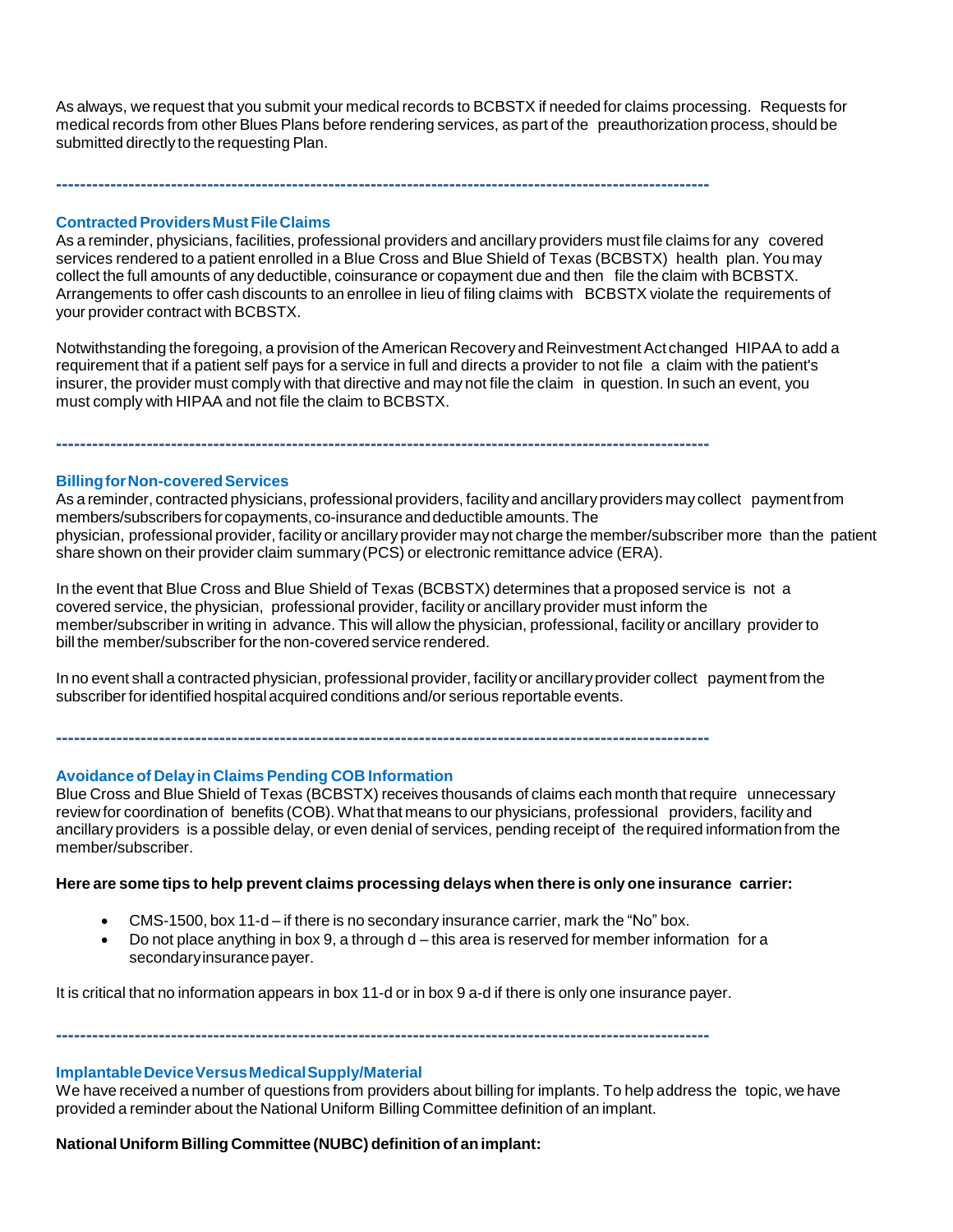- Revenue Code 274 Prosthetic/orthotic devices
- Revenue Code 275 Pacemaker
- Revenue Code 278 Other Implants

An implantable device is that which is implanted, such as a piece of tissue, a tooth, a pellet of medicine, or a tube or needle containing radioactive substance, a graft or an insert. Also included are liquid and solid plastic materials used to augment tissues or to fill in areas traumatically or surgically removed.

Also included is an object or material partially or totally inserted or grafted into the body for prosthetic, therapeutic or diagnostic purposes.

Examples of other implants reported under revenue code 278 include stents, artificial joints, shunts, grafts, pins, plates, screws, anchors and radioactive seeds (not an all-inclusive list).

Supplies that are not implantable should be submitted as supply charges. In conjunction, a device is not a "material or supply furnished incident to a service." Items used as routine supplies should not be submitted as an implant. Guide wires, catheters and clips that are used during surgery but do not remain in the body are used the same way as an instrument and are not "implanted" should not be submitted as an implant.

Additional reference and definition of implantable devices, supplies and material can be located in the UB04Editor and the website of the implantable device's manufacturer.

### **Hospitals, and Routine Services and Supplies**

Routine services and supplies are generally already included by the provider in charges related to other procedures or services. As such, these items are considered non-billable for separate reimbursement. The following guidelines may assist hospital personnel in identifying items, supplies, and services that are not separately billable. **This is not an allinclusive list.**

- Anysupplies, items and services that are necessary or otherwise integral to the provision of a specific service and/or the delivery of services in a specific location are considered routine services and not separately billable in the inpatient and outpatient environments.
- All items and supplies that maybe purchased over-the-counter are not separately billable.

**------------------------------------------------------------------------------------------------------------**

- Allreusable items, supplies and equipment that are provided to all patients during an inpatient or outpatient admission are not separatelybillable.
- Allreusable items, supplies and equipment that are provided to all patients admitted to a given treatment area or units are not separately billable.
- Allreusable items, supplies and equipment that are provided to all patients receiving the same service are not separately billable.

**------------------------------------------------------------------------------------------------------------**

# **Clinical Resources**

### **Medical NecessityReview of Observation Services**

As a reminder, it is the policy of Blue Cross and Blue Shield of Texas (BCBSTX) to provide coverage for observation services when it is determined to be medically necessary based on the medical criteria and guidelines as outlined in the Milliman Care [Guidelines.](https://www.mcg.com/care-guidelines/care-guidelines/?gclid=EAIaIQobChMI_PTXromB3QIVBgtpCh09pw0pEAAYASAAEgJaQfD_BwE) Claims for observation services are subject to post- service review, and BCBSTX may request medical records for the determination of medical necessity.

#### **When medicalrecords are requested, documentation should include the following information:**

- The attending physician's order for observation care with clock time (or clock time can be noted in the nurse's observation admission note)
- The physician's admission and progress notes confirming the need for observation care
- The supporting diagnostic and/or ancillary testing reports
- The admission progress notes (with the clock time) outlining the patient's condition and treatment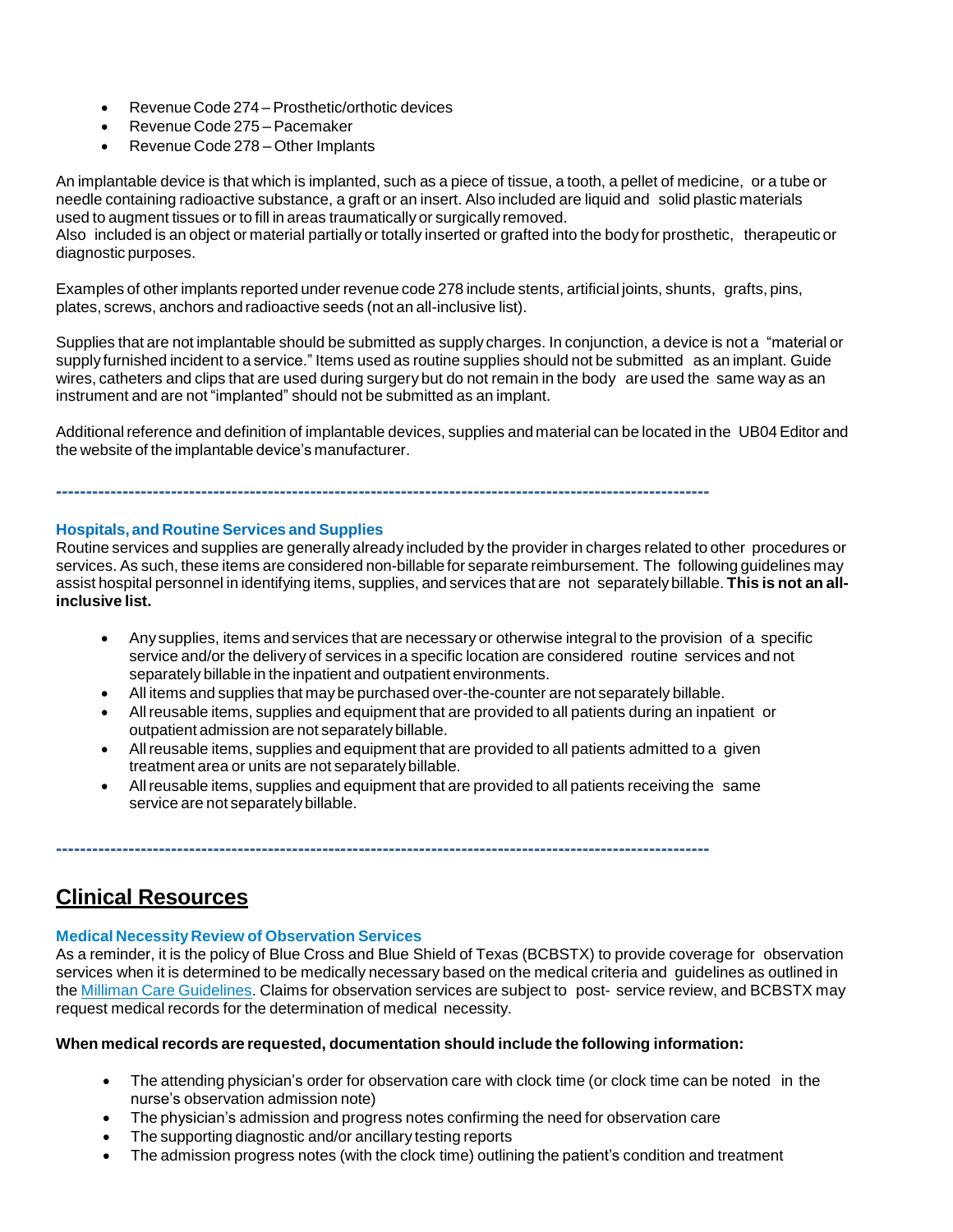- The discharge notes (with clock time) with discharge order and nurse's notes
- Itemized bill

**------------------------------------------------------------------------------------------------------------**

#### **Coordination of Care Between Medical and Behavioral Health Providers**

Blue Cross and Blue Shield of Texas (BCBSTX) continually strives to promote coordination of member care between medical and behavioral health providers.We understand that communication between providers and their patients regarding the treatment and coordination of care can pose challenges.

#### **Here are few resources available to you through BCBSTX:**

#### **1. The Coordination of Care Form Available Online**

To provide assistance when coordinating care, BCBSTX has created a [Coordination](http://www.bcbstx.com/provider/pdf/bh_coordination_care.pdf) of Care form that is available online. This new form may help in communicating patient information, such as:

- To provide member treatment information **to** another treating provider
- To request member treatment information **from** another treating provider

It is important to note that a written release to share clinical information with members' medical providers must be obtained prior to the use of this form. BCBSTX recommends obtaining a written release prior to the onset of treatment.

If you are requesting member treatment information from another provider, it is recommended that the Patient Information and Referring Provider sections of the form be completed in order to expedite the care coordination process for the receiving provider.

#### **2. If You Need Help Finding Behavioral Health Providers for Your Patients**

Call the number on the back of members' BCBSTX ID cards to receive assistance in finding outpatient providers or behavioral health facilities.

#### **3. Behavioral Health or Medical Case Management Services**

If you believe a patient has complex health needs and could benefit from additional support and resources from a clinician, you can make a referral to one of the BCBSTX Case Management programs by calling the number on the back of the member's BCBSTX ID card. Case Management can also provide you and the member with information about additional resources provided by their insurance plan.

**------------------------------------------------------------------------------------------------------------**

**2015 Continuity and Coordination of Care Report Results, and Recommended Interventions** Continuity and coordination of care is important to the care of members. Therefore, it is important that the Primary Care

Physician/Provider (PCP) be kept informed of a member's condition and any treatment provided by specialist providers (SCP), ancillaries or other health care providers.

Blue Cross and Blue Shield Texas (BCBSTX) monitors the continuity and coordination of care between PCP and specialist providers across the health care network, at least annually. From 2014 Physician Office Review evaluations, opportunities were identified to improve communication between PCP and specialist consultations. The BCBSTX 2015 Provider Satisfaction Survey was modified to include questions related to continuity and coordination of care in order to better analyze strengths and opportunities.

#### **Specific questions were added to the following areas:**

- Referral to an ophthalmologist or optometrist for patients requiring a diabetic eye exam and receiving results
- Timely discharge summary data for patients who have been hospitalized is provided to practitioners and includes medication administration instructions

The audits from the Physician Office Review Program had high scores related to continuity and coordination of care.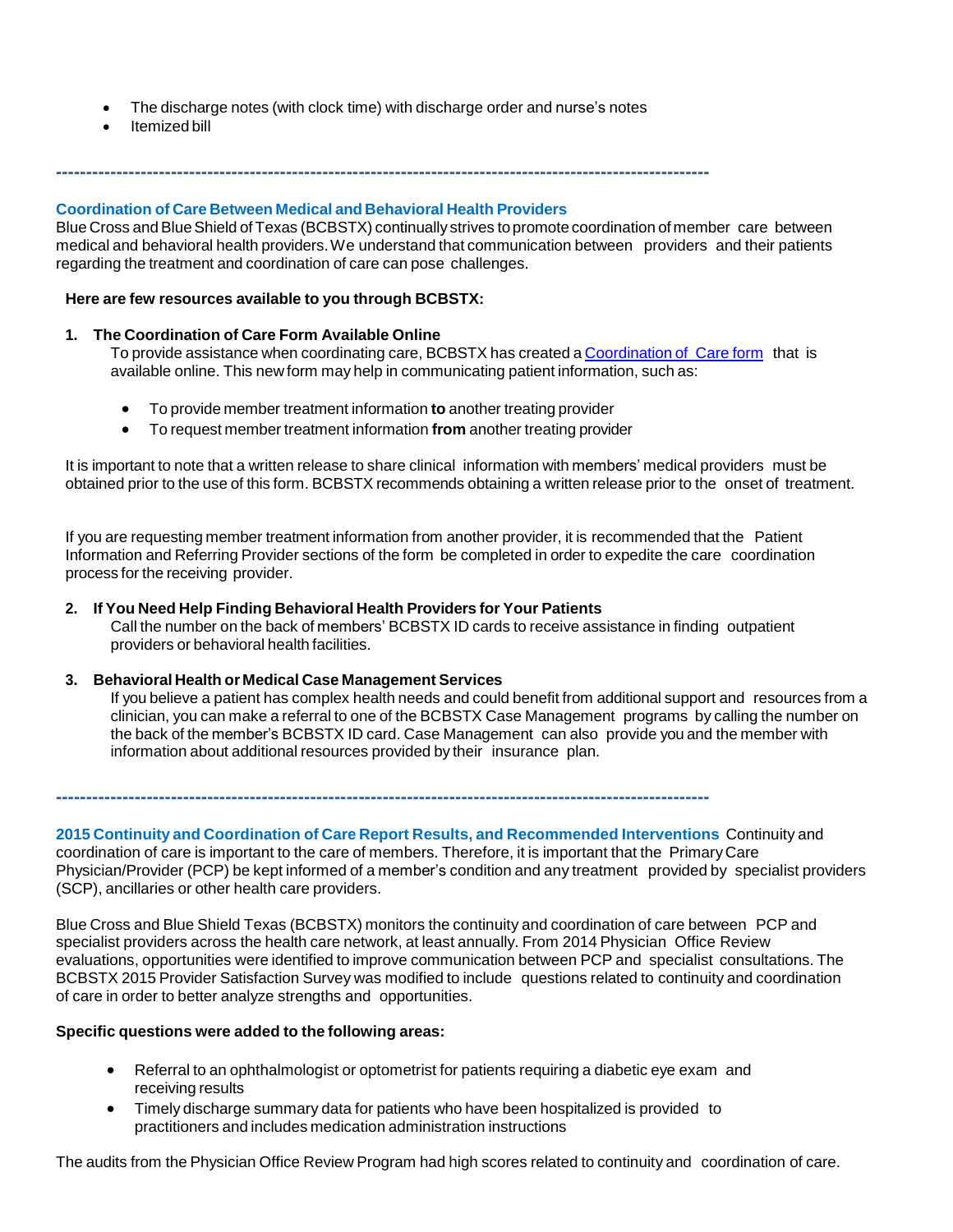One consideration from the evaluation is that offices were randomly selected without knowledge of patients that required continuity and coordination services from other providers. This resulted in very small denominator of records to assess for continuity and coordination of care.

Recommendation for future studies is that the methodology should be evaluated in order to generate a sample of members in need of continuity and coordination of care.

#### **In the 2015 Provider Satisfaction Survey the following items scored less than the target of 85 percent:**

- Receiving eye exam results from eye care professionals
- Receiving summary information after inpatient discharge
- Overall satisfaction with continuity of care

| <b>Survey Question</b>                                                                                                                 | Goal | <b>BCBSTX 2015 Score</b> |
|----------------------------------------------------------------------------------------------------------------------------------------|------|--------------------------|
| 33. Do ophthalmologists and optometrists inform you of their<br>findings after seeing patients you referred for diabetes eye<br>exams? |      | 77%                      |
| 34. When your patients are admitted to a hospital, are you<br>sent summary information after the discharge?                            |      | 72%                      |
| 35. When you receive hospital discharge information, does it<br>reach your office within five business days?                           | 85%  | 80%                      |
| 36. When you receive hospital discharge information, does it<br>contain adequate information about medications at discharge?           |      | 88%                      |
| 40. Overall Satisfaction with Continuity of Care                                                                                       |      | 76%                      |

The findings of this survey recognize the barriers to care that impact continuity-of-care coordination and BCBSTX's HEDIS rates. The possibilities for improvements were identified to remove barriers impacting continuity and coordination of care.

#### **To support continuity and coordination of care, BCBSTX is recommending the following interventions:**

- 1. Specialists should provide a report to the Primary Care Physician/Provider summarizing the member's visit, the services provided and recommended follow-up treatment or needs.
- 2. Hospitals provide timely discharge summary reports to primary care physicians/providers that include a synopsis of the stay, treatment or procedures done, follow-up needs and a list of discharge medications.

Please contact Quality Improvement Programs at 800-863-9798 with questions or comments.

**------------------------------------------------------------------------------------------------------------**

### **Electronic Options**

### **Availity® Claim Research Tool Offers Enhanced Status Results**

Using an electronic route, such as the Availity Claim Research Tool (CRT), is the most convenient, efficient and secure method of requesting detailed claim status. The CRT tool now returns more detailed information than ever before.

The CRT allows registered Availity users to search for claims by member ID, group number and date of service, or by National Provider Identifier (NPI) and specific claim number, also known as a Document Control Number (DCN). With easy-to-read denial descriptions, the tool enables users to check the status of multiple claims in one view to obtain realtime claim status.

The **CRT Search Results** page now delivers the rendering provider ID and name submitted on the claim. Additionally, the claim status Service Line break-down returns: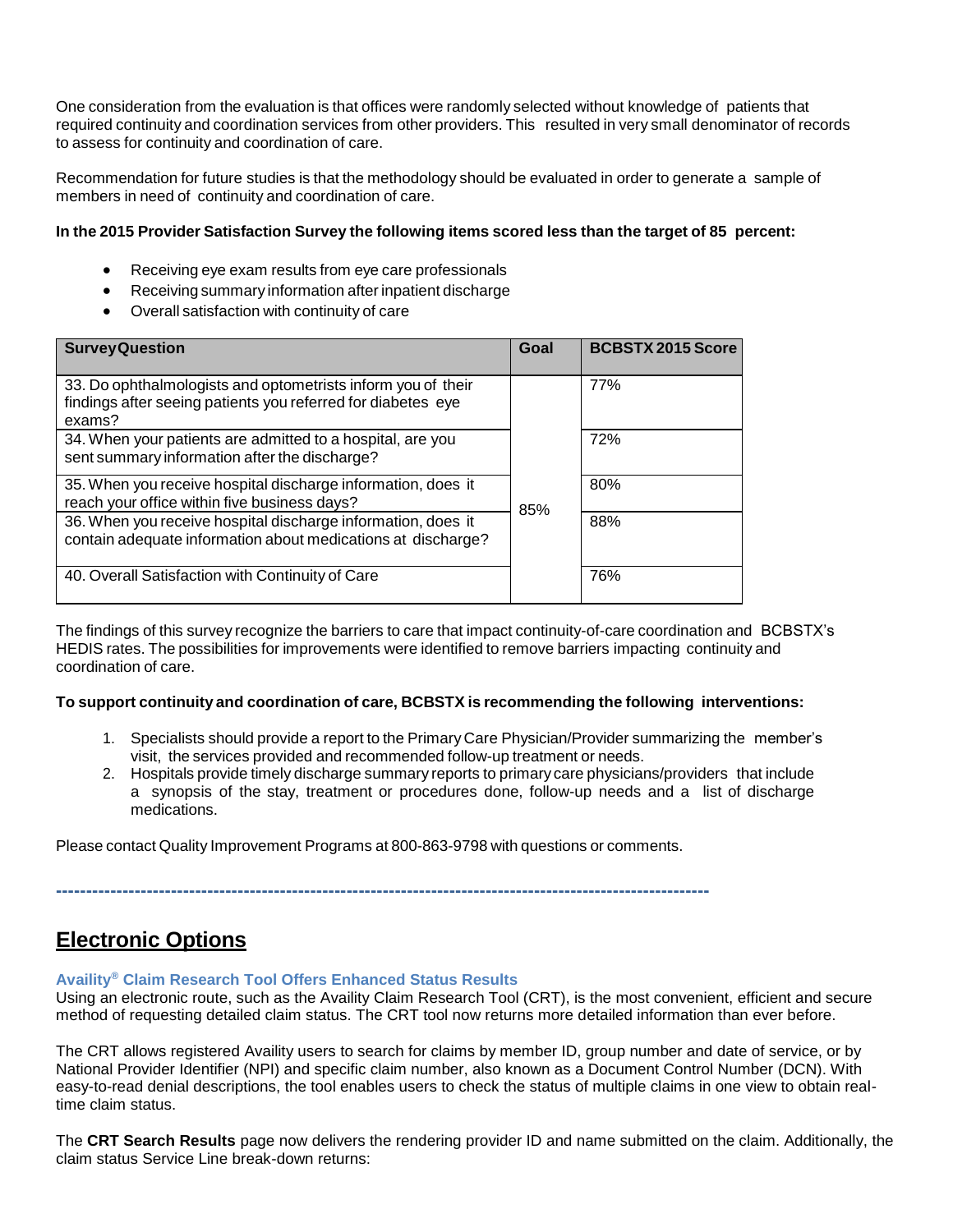- Diagnosis Code
- Copay
- **Coinsurance**
- Deductible
- Modifier
- Unit or Time or Mile

This necessary information is available within a few clicks, lessening the need to speak with a Customer Advocate. For additional information, refer to the [CRT tip sheet](https://www.bcbstx.com/provider/pdf/availity_crt_online_tip_sheet.pdf), which can also be found on the [Provider Tools page](https://www.bcbstx.com/provider/tools/index.html) in the Education & Reference section of our [provider website](https://www.bcbstx.com/provider/). As a reminder, you must be registered with Availity to utilize the CRT. For registration information, visit [availity.com](https://www.availity.com/), or contact Availity Client Services at 800-282-4548.

#### **Learn More About Availity**

We host complimentary webinars for providers to learn how to use the CRT and other electronic tools to their fullest potential. You do not need to be an existing Availity user to attend a webinar. Go to ou[r Provider Training](https://www.bcbstx.com/provider/training/index.html) website to view available webinars.

*Availity is a registered trademark of Availity, LLC. Availity is a partially owned subsidiary of Health Care Service Corporation, a Mutual Legal Reserve Company (HCSC), an independent licensee of the Blue Cross and Blue Shield Association. Availity operates a health information network to provide electronic information exchange services to medical professionals. Availity provides administrative services to BCBSTX, a Division of HCSC. BCBSTX makes no endorsement, representations or warranties regarding any products or services offered by independent third party vendors. If you have any questions about the products or services offered by such vendors, you should contact the vendors directly.*

#### **Online Portal Applications Help Expedite Administrative Workflows**

Does your office or organization ever ask: **"Is this patient eligible for Blue Cross and Blue Shield Texas (BCBSTX) benefits? Does this service require preauthorization? or How did my claim process?"** If so, these questions and so many more can be answered in a matter of seconds with a few key strokes using an online portal application, such as Availity®.

Electronic options deliver real-time resolutions, avoiding disapproved services and optimizing your payment. You can confirm patient coverage, preauthorize services and post payments with a few simple clicks.

#### **Not only can you conduct HIPAA-compliant transactions online, using Availity you can also:**

**------------------------------------------------------------------------------------------------------------**

- Submit pre- and post-exam transactions
- Conduct pre-service requests
- Complete post-service reconciliations
- Update provider demographics
- Enroll for electronic remittance and fund transfers

If you have not registered and would like to learn more about Availity, and our online referral and preauthorization tool iExchange®, register for a Back to Basics: Availity 101 [webinars](http://www.bcbstx.com/provider/training/availity.html).

Additionally, for more advanced training of online tools, email a Provider Education Consultant at [PECS@bcbstx.com.](mailto:PECS@bcbstx.com)

**------------------------------------------------------------------------------------------------------------**

#### **Corrected Claim Request Change, Effective asof July 11, 2016**

As a reminder, effective July 11, 2016, corrected claim requests for previously adjudicated claims must be submitted as electronic replacement claims, or on the appropriate professional (CMS-1500) or institutional (UB-04) paper claim, and Claim Review form.

#### **ElectronicSubmission**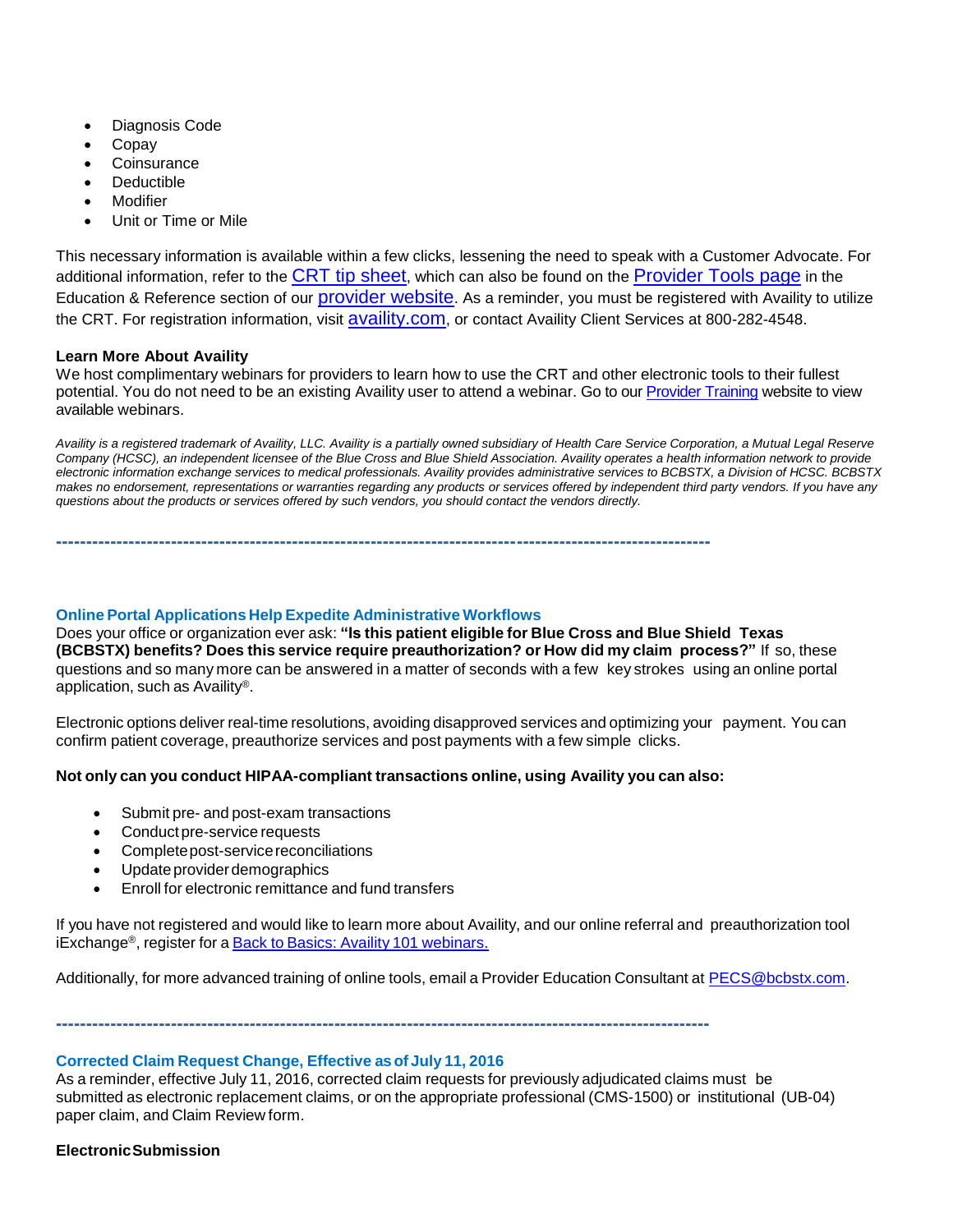Electronic replacement claims should be submitted with the appropriate claim frequency code. Frequency code 7 will result in Blue Cross and Blue Shield of Texas (BCBSTX) adjudicating the original claim number (sometimes referred to as a Document Control Number, or DCN) with the corrections. The replacement claim will be issued a new BCBSTX claim number and subsequently deny based on the re- adjudication of the original claim.

**Note:** Claim corrections submitted without the appropriate frequency code will deny as a duplicate and the original BCBSTX claim number will not be adjudicated. See below for additional information on claim frequency codes and guidelines to assist you with when and how to use them for making corrections to electronic claims submitted to BCBSTX.

| <b>Claim Frequency Codes</b>           |                                                                                                                                                |                                                                                                                                                    |                                                                                                                                                                          |  |
|----------------------------------------|------------------------------------------------------------------------------------------------------------------------------------------------|----------------------------------------------------------------------------------------------------------------------------------------------------|--------------------------------------------------------------------------------------------------------------------------------------------------------------------------|--|
| Code                                   | <b>Description</b>                                                                                                                             | <b>Filing Guidelines</b>                                                                                                                           | <b>Action</b>                                                                                                                                                            |  |
| 5 Late Charge(s)                       | Use to submit additional<br>charges for the same<br>date(s) of service as a<br>previous claim.                                                 | File electronically, as<br>usual. Include only the<br>additional late charges<br>that were not included<br>on the original claim.                  | <b>BCBSTX</b> will add the<br>late charges to the<br>previouslyprocessed<br>claim.                                                                                       |  |
| 7 Replacement of<br><b>Prior Claim</b> | Use to replace an entire<br>claim (all but identity<br>information).                                                                           | File electronically, as<br>usual. File the claim in<br>its entirety, including all<br>services for which you<br>are requesting<br>reconsideration. | <b>BCBSTX will replace</b><br>the original claim with<br>corrections and the<br>replacement claim will<br>be denied. Refer to<br>the original claim for<br>adjudication. |  |
| 8 Void/Cancel of<br><b>Prior Claim</b> | Use to entirely eliminate<br>a previously submitted<br>claim for a specific<br>provider, patient, insured<br>and "statement covers<br>period." | File electronically, as<br>usual. Include all<br>charges that were on<br>the original claim.                                                       | <b>BCBSTX will void the</b><br>original claim from<br>records, based on<br>request.                                                                                      |  |

#### **PaperSubmission**

More than 98 percent of the claims BCBSTX receives from providers are submitted electronically. BCBSTX encourages all providers to use electronic options as the primary method for claim submission. There are several multi-

payer web vendors available to providers. If you are a registered Availity® web portal user, you have access to submit direct data entry replacement claims electronically, at no additional cost.

As of July 11, 2016, any changes to a claim that are specified **only** on the Claim Review form (or via a letter) will be returned with a notice advising resubmission on the appropriate CMS-1500 or UB-04 paper claim form. Paper claim submitters are required to indicate "corrected claim" on the paper claim form and the accompanying Claim Review form.

**------------------------------------------------------------------------------------------------------------**

### **Pharmacy**

### **Reminder: Pharmacy Benefit Tips**

For Blue Cross and Blue Shield of Texas (BCBSTX) members with prescription drug benefits administered byPrime Therapeutics®, BCBSTX employs a number of strategies common to the health benefits industry to m anage prescription drug benefits. These strategies may include formulary management, benefit design modeling, specialty pharmacybenefits, and clinical programs, among others. These programs allow BCBSTX members to have access to affordable quality health care. You can help support these initiatives by following the tips, guidelines and reminders below:

#### **1. Prescribe Drugs Listed on the member's drug list (Formulary)**

The BCBSTX drug lists are provided as a guide to help in the selection of cost-effective drug therapy. Every major drug class is covered, although many of the drug lists cover most generics and fewer brand name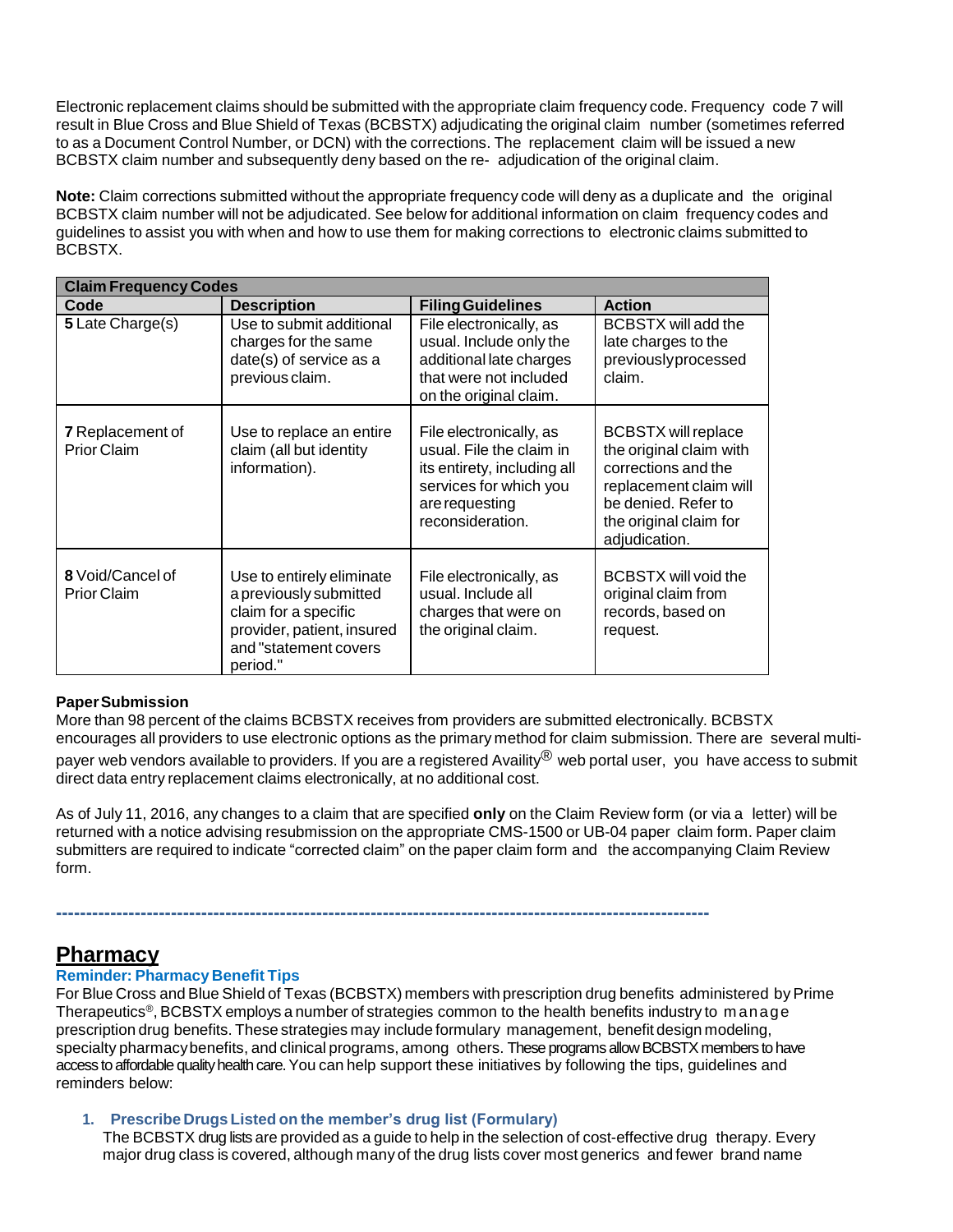drugs. The lists also provide members with criteria for how drugs are selected, coverage considerations and dispensing limits. While these drug lists are a tool to help members maximize their prescription drug benefits, the final decision about what medications should be prescribed is between the health care provider and the patient.

BCBSTX drug lists are regularly updated and can be found under Pharmacy Program on the BCBSTX provider website.

**Note:** For members with Medicare Part D or Medicaid coverage, the drug lists can be found on the plan's website:

- Blue Cross MedicareRx (PDP)<sup>SM</sup>: [bcbstx.com/medicare/part\\_d\\_druglist.html](http://www.bcbstx.com/medicare/part_d_druglist.html)
- Blue Cross Medicare Advantage (HMO)SM and (PPO)SM: [bcbstx.com/medicare/mapd\\_drug\\_coverage.html](http://www.bcbstx.com/medicare/mapd_drug_coverage.html)
- Blue Cross Medicare Advantage Dual Care (HMO SNP)<sup>SM</sup> [bcbstx.com/medicare/snp\\_drug\\_coverage.html](http://www.bcbstx.com/medicare/snp_drug_coverage.html)
- Texas STAR: [bcbstx.com/star/prescription-drugs/drug-coverage](http://www.bcbstx.com/star/prescription-drugs/drug-coverage)
- Texas CHIP: [bcbstx.com/chip/prescription-drugs/drug-coverage](http://www.bcbstx.com/chip/prescription-drugs/drug-coverage)
- **2. RemindPatientsabout CoveredPreventiveMedications**

ManyBCBSTX health plans include coverage at no cost to the member for certain prescription drugs and over-the-counter (OTC) medicine products used for preventive care services and women's contraception.\*

- ACA\$0PreventiveDrugList[:bcbstx.com/pdf/rx/rx-aca-prev-list-tx.pdf](http://www.bcbstx.com/pdf/rx/rx-aca-prev-list-tx.pdf)
- Women's Contraceptive Coverage List: [bcbstx.com/pdf/rx/contraceptive-list-tx.pdf](http://www.bcbstx.com/pdf/rx/contraceptive-list-tx.pdf)

\*Not available for all plans. Members should call the customer service number on their ID card to help *determine what benefits may be available, including any requirements, limitations or exclusions that apply. Please refer to the member's certificate of coverage.*

#### **3. Submit NecessaryPrior AuthorizationRequests**

For some medications, the member's planmay require certain criteria to be met before prescription drug coverage may be approved. You will need to complete the necessary prior authorization request and submit it to BCBSTX. More information about these requirements can be found under [Pharmacy Program](https://www.bcbstx.com/provider/pharmacy/pa_step_therapy.html) on the BCBSTX provider website.

#### **4. AssistMemberswithFormularyExceptions**

If the medication you wish to prescribe is not on your patient's drug or the preventive care lists, a formulary exception may be requested. You can call the customer service number on the member's ID card to start the process, or complete the online form at: [myprime.com/en/coverage-exception-](http://www.myprime.com/en/coverage-exception-form.html) [form.html.](http://www.myprime.com/en/coverage-exception-form.html)

Visit the Pharmacy Program section of our website for more information.

*Prime Therapeutics, LLC, is a pharmacy benefit management company. BCBSTX contracts with Prime to provide pharmacy benefit management, prescription home delivery and specialty pharmacy services. BCBSTX, as well as several independent Blue Cross and Blue Shield Plans, has an ownership interest in Prime.*

The information mentioned here is for informational purposes only and is not a substitute for the independent medical judgment of a physician. Physicians are to exercise their own medical judgment. Pharmacy benefits and limits are subject to the terms set forth in the member's certificate of coverage which may vary from the limits set forth above. The listing of any particular drug or classification of drugs is not a guarantee of benefits. Members should refer to *their certificate of coverage for more details, including benefits, limitations and exclusions. Regardless of benefits, the final decision about any medication is between the member and their health care provider.*

**------------------------------------------------------------------------------------------------------------**

#### **Dispensing QVT (Quantity Versus Time) Limits**

To help minimize health risks and to improve the quality of pharmaceutical care, dispensing QVT limits have been placed on select prescription medications. The limits are based upon the U.S. Federal Drug Administration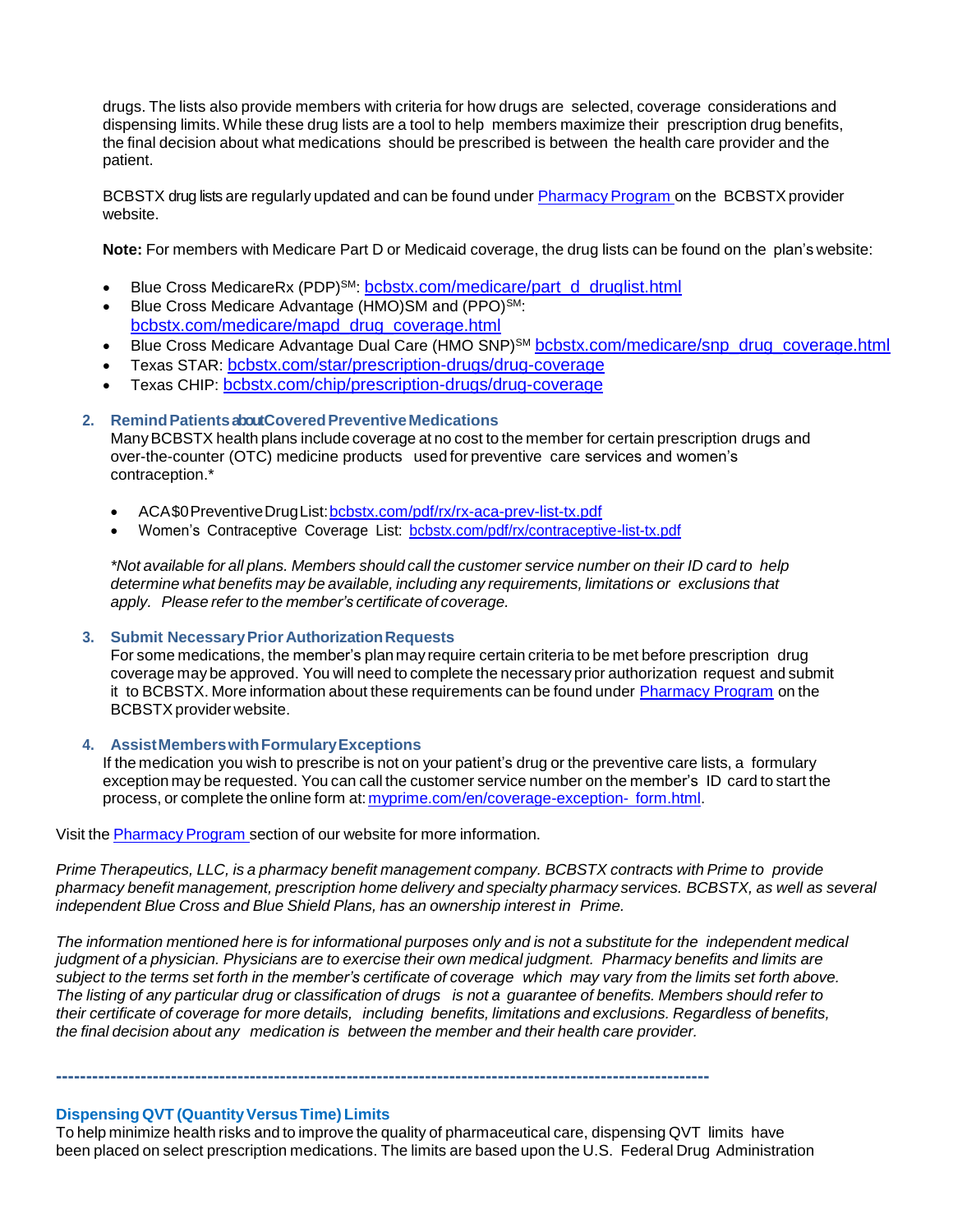and medical guidelines as well as the drug manufacturer's package insert.

For current Drug List Dispensing Limits, visit [Pharmacy Program/Dispensing Limits](https://www.bcbstx.com/provider/pharmacy/quantity_time.html) on the BCBSTX provider website.

**------------------------------------------------------------------------------------------------------------**

#### **PrescriptionDrugLists**

Throughout the year, theBlue Cross and Blue Shield of Texas (BCBSTX) Clinical Pharmacydepartment frequently reviews the prescription drug lists. Tier placement decisions for each drug on the list follow a precise process, with several committees reviewing efficacy, safety and cost of each drug.

For current drug updates, visit Pharmacy Program/Prescription Drug List and Prescribing Guidelines on the BCBSTX provider website.

**------------------------------------------------------------------------------------------------------------**

# **Provider General Information**

### **ProviderTraining**

BCBSTX is proud to offer complimentary educational webinar sessions. These online training sessions give you the flexibility to attend live sessions. Provider billers, utilization areas and administrative departments will benefit from these webinars. Please visit Education and [Reference](http://www.bcbstx.com/provider/training/index.html) on the [bcbstx.com/provider](http://www.bcbstx.com/provider/index.html) website to view what is available and sign up for training sessions.

**------------------------------------------------------------------------------------------------------------**

#### **After-hours AccessIsRequired**

Blue Cross and Blue Shield of Texas (BCBSTX) requires that primary care physicians/providers, specialty care physicians, professional providers, and facility and ancillary providers provide urgent care, and emergencycare or coverage for care 24 hours a day, seven days a week. Providers must have a verifiable mechanism in place, for immediate response, for directing patients to alternative after-hours care based on the urgency of the patient's need.

#### **Acceptableafter-hoursaccessmechanismsmayinclude:**

- An answering service that offers to call or page the physician/provider or on-call physician/provider;
- a recorded message that directs the patient to call the answering service and the phone number is provided; or
- a recorded message that directs the patient to call or page the physician/provider or on-call physician/provider and the phone number is provided.

For more detail, [please refer to the provider manuals](https://www.bcbstx.com/provider/gri/index.html) for Blue Choice PPO<sup>SM</sup> Physician, Professional Provider and Facility and Ancillary Provider Manual (Section B) and Blue Essential (formerly known as HMO Blue Texas<sup>SM</sup>), Blue Advantage HMOSM, Blue Premier Physician, Professional Provider, Facility and Ancillary Provider Manual (Section B) available in the Education & Reference section of our provider website. Click on the "Manual" link (note, a password is required).

**------------------------------------------------------------------------------------------------------------**

#### **Medical Record Requests: Include Our Letter as Your Cover Sheet**

When you receive a letter from Blue Cross and Blue Shield of Texas (BCBSTX) requesting additional information, such as medical records or certificates of medical necessity, please utilize the letter as a cover sheet when sending the requested information to us.

This letter contains a barcode in the upper right corner to help ensure that the information you send is matched directly to the appropriate file and/or claim. Do not submit a Claim Review form in addition to the letter, as this could delay the review process.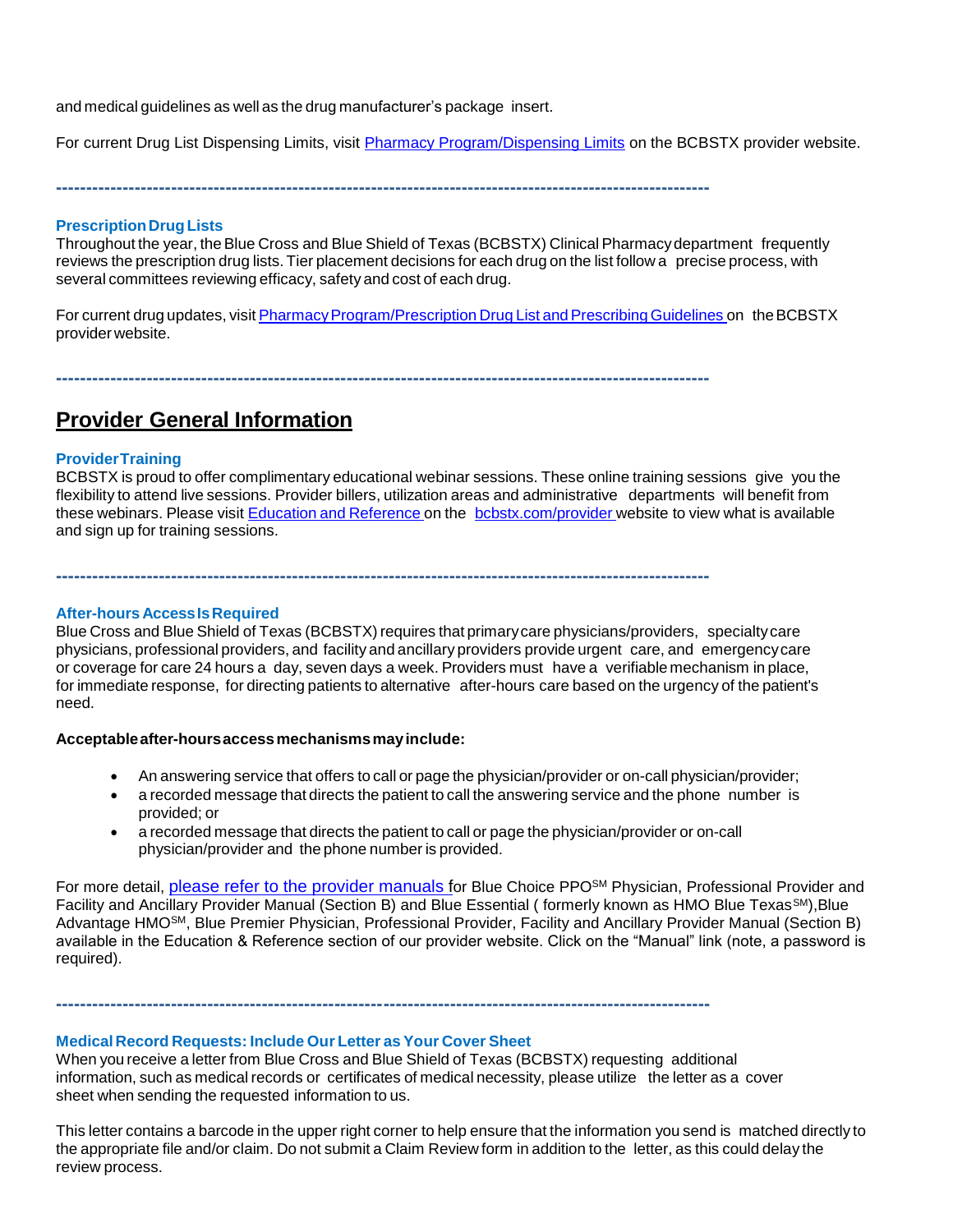### Thank youfor your cooperation!

### **Quest Diagnostics, Inc., Is theExclusive HMO and Preferred Statewide PPO Clinical Reference Lab Provider**

**------------------------------------------------------------------------------------------------------------**

Quest Diagnostics, Inc., is the **exclusive** outpatient clinical reference laboratory provider for Blue Essentials<sup>SM</sup>

(formerly known as HMO Blue Texas SM) members and Blue Advantage HMOSM subscribers\* and the *preferred* statewide outpatient clinical reference laboratory provider for Blue Cross and Blue Shield of Texas (BCBSTX) Blue Choice PPO<sup>SM</sup> subscribers. This arrangement excludes lab services provided during emergency room visits, inpatient admissions and outpatient day surgeries (hospital and free-standingambulatorysurgerycenters).

### **QuestDiagnosticsOffers:**

- On-linescheduling for Quest Diagnostics' Patient Service Center (PSC) locations. To schedule a patient PSC appointment, log onto QuestDiagnostics.com/patient or call **888-277- 8772**.
- Convenient patient access to more than 195 patient service locations.
- 24/7 access to electronic lab orders,results and other office solutions through *Care360® Labs and Meds*.

For more information about Quest Diagnostics lab testing solutions or to establish an account, contact yourQuest Diagnostics PhysicianRepresentative or call **866-MY-QUEST** (866-697-8378).

For physicians, professional providers or facility and ancillary providers located in the HMO capitated lab counties, only the lab services/tests indicated on the Reimbursable Lab Services list will be reimbursed on a fee-for-service basis if performed in the physician's, professional provider's or facility or ancillary provider's office for Blue Essentials (formerly known as HMO Blue Texas) members. Please note all other lab services/tests performed in the physician's or professional provider's offices will not be reimbursed. You can access the county listing and the Reimbursable Lab Services list in the General [Reimbursement](https://www.bcbstx.com/provider/gri/index.html) [Information](http://www.pages02.net/hcscnosuppression/nlt_br_providers_june_2016_b_ok_060116_in_every_issue/LPT.url?kn=900482&amp%3Bamp%3Bvs=YTVjNjZjMzUtOGRhNi00MDUwLWI1MDAtYTg0NTI3M2JkZmUxOzA6ODk5OTgwMToyMjY0ODg5MjYwNzo5NDAwOTQyMjQ6OTQwMDk0MjI0OwS2) section located under the Standards and Requirements tab.

*\*Note:Physicians, professional providers orfacility and ancillary providers who are contracted/affiliated with a* capitated IPA/medical group and physicians, professional providers or facility or ancillary providers who are not part of a capitated IPA/medical group but who provide services to a member/subscriber whose PCP is a member of a *capitated IPA/medical group must contact the applicable IPA/medical group forinstructions regarding outpatient laboratory services.*

**MedicalPolicyDisclosure**

New or revised medical policies, when approved, will be posted on the Blue Cross and Blue Shield of Texas (BCBSTX) provider website on the 1st or 15th dayof each month. Those medical policies requiring disclosure will become effective 90 days from the posting date. Medical policies that do not require disclosure will become effective 15 days after the posting date. The specific effective date will be noted for each medical policy that is posted.

To view active and pending medical policies go to [bcbstx.com/provider](https://www.bcbstx.com/provider/) and click on the Standards & Requirements tab, then click on the [Medical](http://www.medicalpolicy.hcsc.net/medicalpolicy/disclaimer?corpEntCd=TX1) Policies offering. After reading and agreeing to the disclaimer, you will then have access to active and pending medical policies.

**------------------------------------------------------------------------------------------------------------**

**------------------------------------------------------------------------------------------------------------**

#### **DraftMedicalPolicyReview**

In an effort to streamline the medical policy review process, you can view draft medical policies on the Blue Cross and Blue Shield of Texas (BCBSTX) provider website and provide your feedback online. If there are any draft medical policies to review, these documents will be made available for your review around the 1st and the 15th of each month with a review period of approximately two weeks.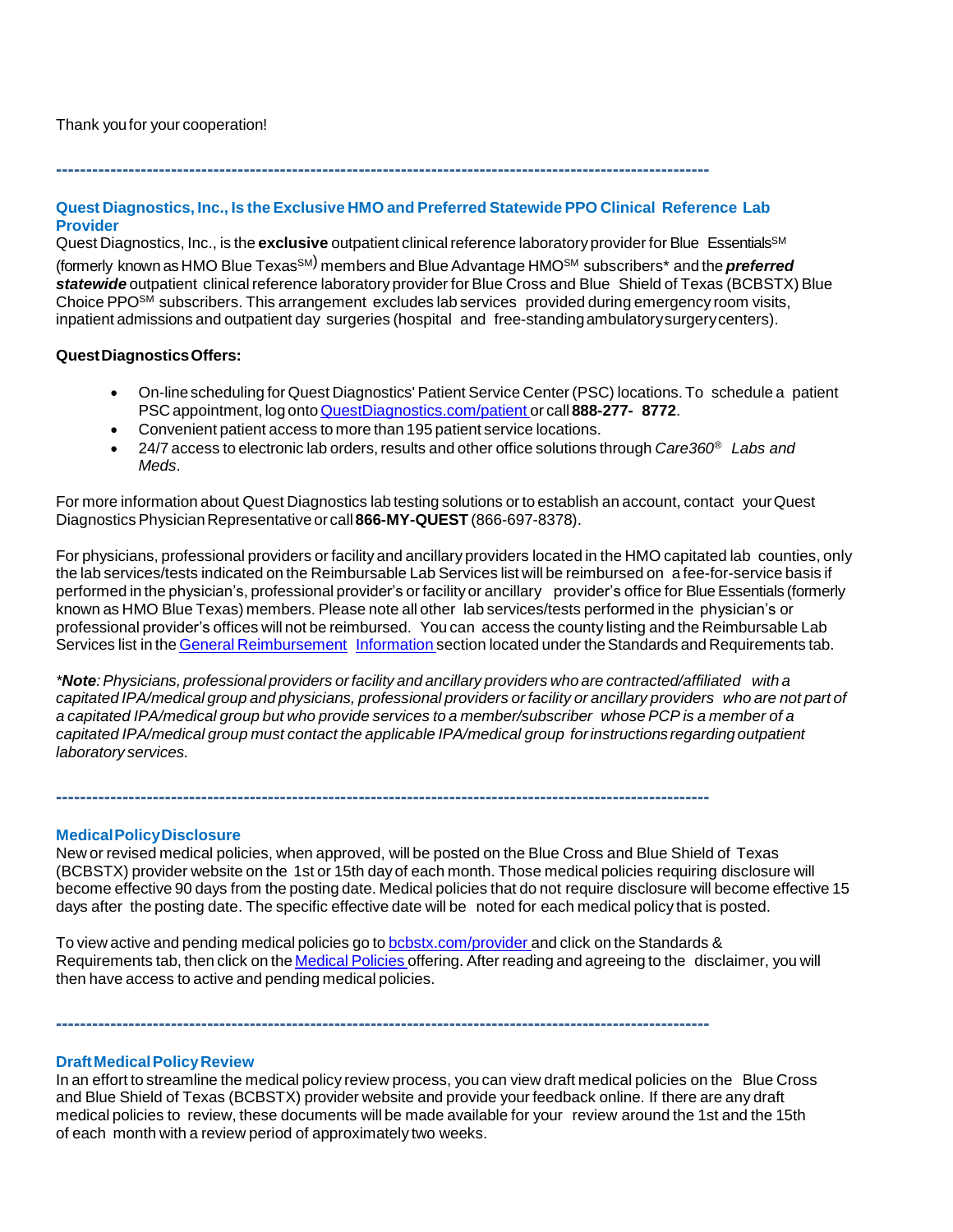To view draft [medical](http://www.medicalpolicy.hcsc.net/medicalpolicy/disclaimer?corpEntCd=TX1) policies go to our provider website and click on the Standards & Requirements tab, then click on the Medical Policies offering. After reading and agreeing to the disclaimer, you will then have access to view any draft medical policies, if available.

**------------------------------------------------------------------------------------------------------------**

#### **No AdditionalMedicalRecords Needed**

Physicians, professional providers orfacilityor ancillary provider who have received an approved predetermination (which establishes medical necessity of a service) or have obtained a radiology quality initiative (RQI) from AIM Specialty Health need not submit additional medical records to Blue Cross and Blue Shield of Texas (BCBSTX). In the event that additional medical records are needed to process a claim on file, BCBSTX willrequest additional medical records at that time.

Predetermination does not guarantee payment. All payments are subject to determination of the insured person's eligibility,payment of required deductibles, copayments and coinsurance amounts, eligibilityof charges as covered expenses, application of the exclusions and limitations, and other provisions of the policyat the time services are rendered.

## **Rights and Responsibilities**

**Blue Choice PPOSM Subscribers/Blue Advantage HMOSM Member Rights and Responsibilities**

**------------------------------------------------------------------------------------------------------------**

As a provider for Blue Cross and Blue Shield of Texas (BCBSTX), you are obligated to be aware of subscribers'/members' rights and informed of subscribers' responsibilities. Our health plan subscribers/members may refer to their benefit booklet for a listing of their rights and responsibilities, which are also included below; you can also access these documents on our website at bcbstx.com.

#### **Rights Responsibilities**

| Subscriber(s)/Member(s)                                                                                                                                                                                                                                                         | Subscriber(s)/Member(s)                                                                                                                          |
|---------------------------------------------------------------------------------------------------------------------------------------------------------------------------------------------------------------------------------------------------------------------------------|--------------------------------------------------------------------------------------------------------------------------------------------------|
| You have the right to:                                                                                                                                                                                                                                                          | You have the responsibility to:                                                                                                                  |
| Receive information about<br>the organization, its services,<br>its practitioners and<br>providers and subscribers'<br>rights and responsibilities.<br>Make recommendations<br>$\bullet$<br>regarding the organization's<br>subscribers' rights and<br>responsibilities policy. | Provide, to the extent<br>possible, information that your<br>health benefit plan and<br>practitioner/provider need, in<br>order to provide care. |
| Participate with practitioners<br>in making decisions about<br>your health care.                                                                                                                                                                                                | Follow the plans and<br>instructions for care you have<br>agreed to with your<br>practitioner.                                                   |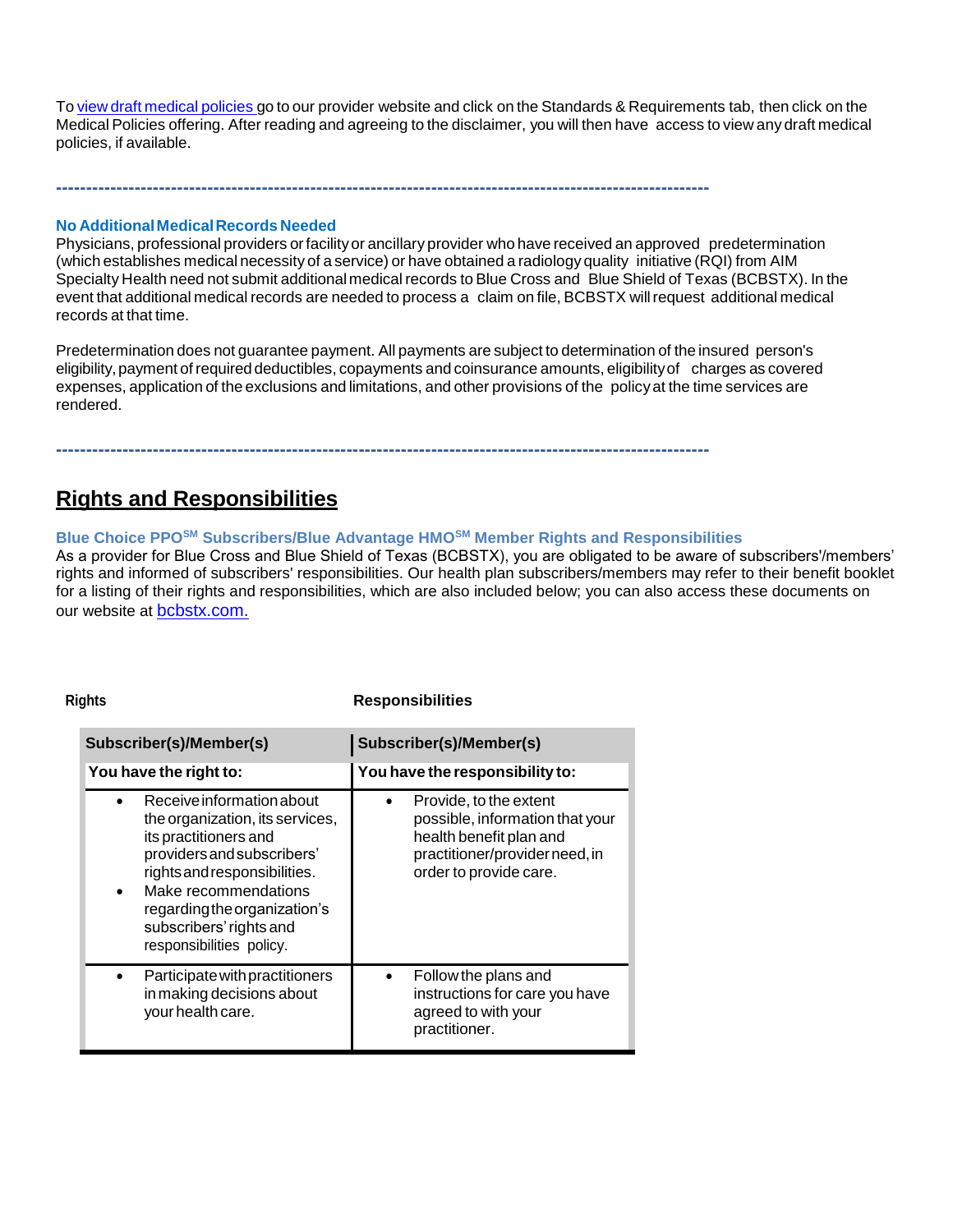| Be treated with respect and<br>recognition of your dignity<br>and your right to privacy.<br>A candid discussion of<br>appropriate or medically<br>necessarytreatmentoptions<br>for your condition, regardless<br>of cost or benefit coverage.<br>Voice complaints or appeals<br>about the organization or the<br>care it provides. | Understand your health<br>problems and participate in<br>the development of mutually<br>agreed upon treatment goals,<br>to the degree possible. |
|------------------------------------------------------------------------------------------------------------------------------------------------------------------------------------------------------------------------------------------------------------------------------------------------------------------------------------|-------------------------------------------------------------------------------------------------------------------------------------------------|
|------------------------------------------------------------------------------------------------------------------------------------------------------------------------------------------------------------------------------------------------------------------------------------------------------------------------------------|-------------------------------------------------------------------------------------------------------------------------------------------------|

### **Member Rights – You Have the Right to:**

- Receive information about the organization, its services, its practitioners and providers and members'rights andresponsibilities.
- Makerecommendations regardingtheorganization's members'rights andresponsibilities policy.
- Participate with practitioners in making decisions about your health care.
- Be treated with respect and recognition of your dignity and your right to privacy.
- Acandid discussion of appropriate or medically necessary treatment options for your condition, regardless of cost or benefit coverage.
- Voice complaints or appeals about the organization or the care it provides.

### **Member Rights – You Have the Responsibility to:**

- Meet all eligibilityrequirements of your employer and the Health Maintenance Organization (HMO).
- Identify yourself as an HMO member bypresenting your ID card and pay the copayment at the time of service for network benefits.
- Establish a physician/patient relationship with your primarycare physician/provider (PCP) and seek your PCP's medical advice/referral for network services prior to receiving medical care, unless it is an emergencysituation or services are performed by your HMO participating OBGyn.
- Provide, to the extent possible, information that the HMO and practitioner/providers need, in order to care for you. Including changes in your family status, address and phone numbers within 31 days of the change.
- Understand the medications you are taking and receive proper instructions on how to take them.
- Notify your primarycare physician/provider or HMO plan within 48 hours or as soon as reasonably possible afterreceiving emergencycare services.
- Communicate complete and accurate medical information to health care providers.
- Call in advance to schedule appointments with your network provider and notify them prior to cancelingorrescheduling appointments.
- Read your coverage documents forinformation about benefits, limitations, and exclusions.
- Ask questions and follow instructions and guidelines given by your provider to achieve and maintain good health.

Understand your health problems and participate to the degree possible in the development of treatment goals mutually agreed upon between you and your provider.

**------------------------------------------------------------------------------------------------------------**

### **ContactUs**

Viewour quick [directoryof](http://www.bcbstx.com/provider/contact_us.html) contacts for BCBSTX.

**------------------------------------------------------------------------------------------------------------**

#### **Update Your Contact Information**

Accurate provider directories are an important part of providing BCBSTX members/subscribers with the information they need to manage their health. If any of your information has changed, please update your contact [information.](http://www.pages02.net/hcscnosuppression/nlt_april_2016_p_br_provider_tx_040616_UpdateContactInfo/)